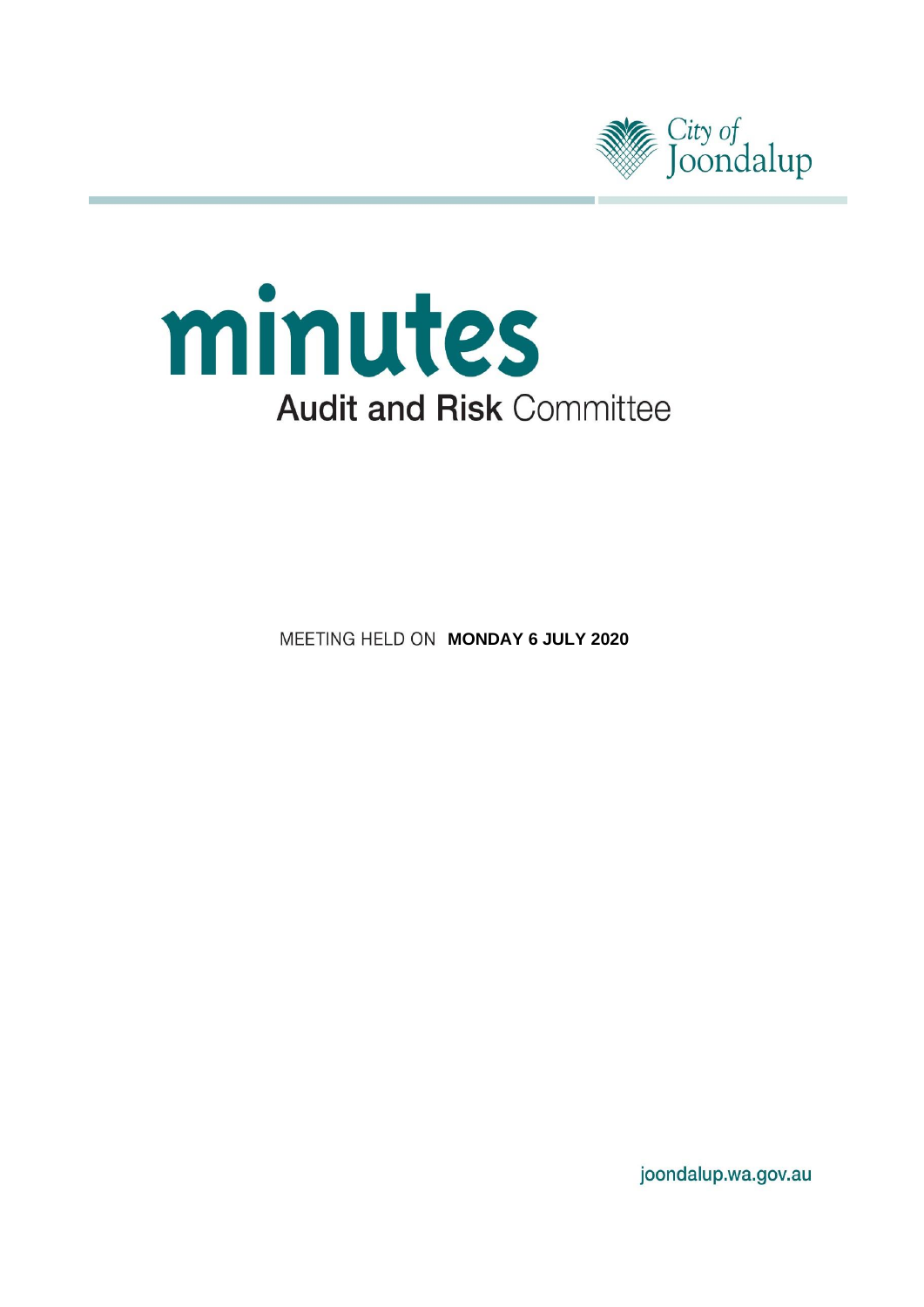# **TABLE OF CONTENTS**

| Item No.       | <b>Title</b>                                                                                | Page No. |
|----------------|---------------------------------------------------------------------------------------------|----------|
|                | <b>Declaration of Opening</b>                                                               | 3        |
|                | <b>Declarations of Interest</b>                                                             | 4        |
|                | Apologies / Leave of absence                                                                | 4        |
|                | <b>Confirmation of Minutes</b>                                                              | 4        |
|                | Announcements by the Presiding Member without discussion                                    | 5        |
|                | Identification of matters for which the meeting may be closed<br>to the public              | 5        |
|                | <b>Reports</b>                                                                              | 6        |
| $\mathbf{1}$   | <b>Internal Audit Outcomes</b>                                                              | 6        |
| $\overline{2}$ | <b>COVID-19 Internal Audit Activity</b>                                                     | 11       |
| 3              | Audit and Risk Services Program 2020-21 and 2019-20                                         | 15       |
| 5              | Status Report - Benefits Management Program                                                 | 19/27    |
| 4              | Confidential - Chief Executive Officer's Credit Card Expenditure<br>(January to March 2020) | 26       |
| 5              | Status Report - Benefits Management Program                                                 | 27/19    |
|                | <b>Urgent Business</b>                                                                      | 28       |
|                | Motions of which previous notice has been given                                             | 28       |
|                | <b>Requests for Reports for future consideration</b>                                        | 28       |
|                | <b>Closure</b>                                                                              | 28       |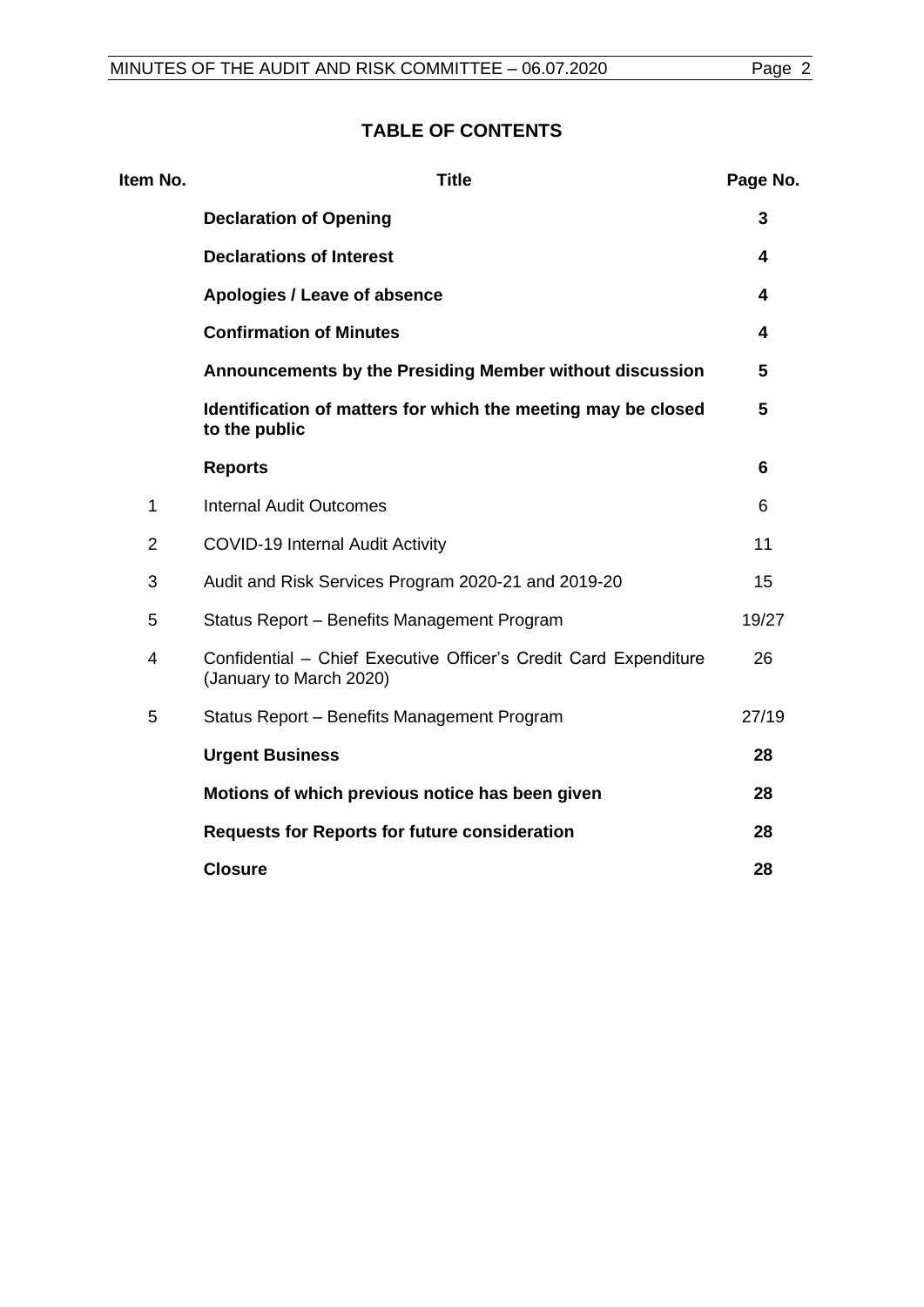# **CITY OF JOONDALUP**

**MINUTES OF THE AUDIT AND RISK COMMITTEE MEETING HELD IN THE COUNCIL CHAMBERS, JOONDALUP CIVIC CENTRE, BOAS AVENUE, JOONDALUP ON MONDAY 6 JULY 2020.** 

# **ATTENDANCE**

#### **Committee Members**

Cr Tom McLean, JP *Presiding Member* Cr Christine Hamilton-Prime *Deputy Presiding Member* Cr John Logan Cr Philippa Taylor Cr Suzanne Thompson Mr Richard Thomas *External Member*

#### **Observers**

Cr John Raftis

### **Officers**

Mr Brad Sillence Manager Governance<br>
Ms Christine Robinson<br>
Manager Audit and Ris Mr Peter McGuckin<br>
Mrs Deborah Gouges<br>
Governance Officer Mrs Deborah Gouges

Mr Garry Hunt Chief Executive Officer Mr Mat Humfrey **Director Corporate Services** Manager Audit and Risk Services

# <span id="page-2-0"></span>**DECLARATION OF OPENING**

<span id="page-2-1"></span>The Presiding Member declared the meeting open at 5.45pm.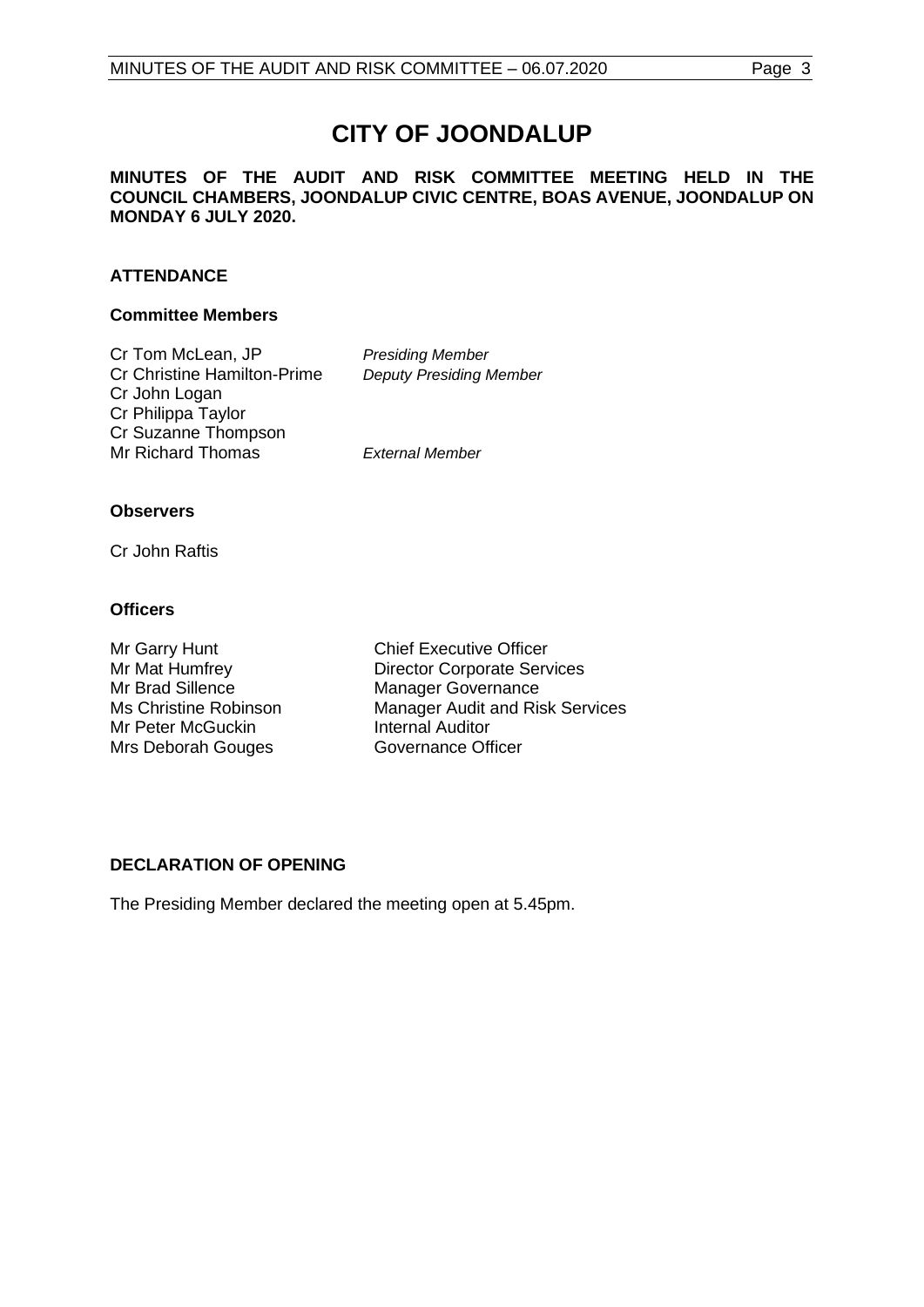# **DECLARATIONS OF INTEREST**

# **Disclosures of Financial / Proximity Interest**

Nil.

# **Disclosures of interest affecting impartiality**

Elected Members (in accordance with Regulation 11 of the *Local Government [Rules of Conduct] Regulations 2007)* and employees (in accordance with the Code of Conduct) are required to declare any interest that may affect their impartiality in considering a matter. This declaration does not restrict any right to participate in or be present during the decision-making process. The Elected Member/employee is also encouraged to disclose the nature of the interest.

| <b>Name/Position</b>      | Mr Garry Hunt, Chief Executive Officer.                       |  |  |  |
|---------------------------|---------------------------------------------------------------|--|--|--|
| <b>Item No./Subject</b>   | Item 4 - Confidential - Chief Executive Officer's Credit Card |  |  |  |
|                           | Expenditure (January to March 2020).                          |  |  |  |
| <b>Nature of interest</b> | Interest that may affect impartiality.                        |  |  |  |
| <b>Extent of Interest</b> | The Chief Executive Officer is the card holder.               |  |  |  |

# <span id="page-3-0"></span>**APOLOGIES / LEAVE OF ABSENCE**

### **Apology**

Cr Christopher May.

### **Leave of Absence Previously approved**

<span id="page-3-1"></span>Mayor Hon. Albert Jacob, JP 1 to 10 July 2020 inclusive.

### **CONFIRMATION OF MINUTES**

### MINUTES OF THE AUDIT AND RISK COMMITTEE HELD ON 3 MARCH 2020

**MOVED Cr Logan, SECONDED Cr Taylor that the minutes of the meeting of the Audit and Risk Committee held on 3 March 2020 be confirmed as a true and correct record.**

#### The Motion was Put and **CARRIED** (6/0)

<span id="page-3-2"></span>**In favour of the Motion:** Crs McLean, Hamilton-Prime, Logan, Taylor, Thompson and Mr Thomas.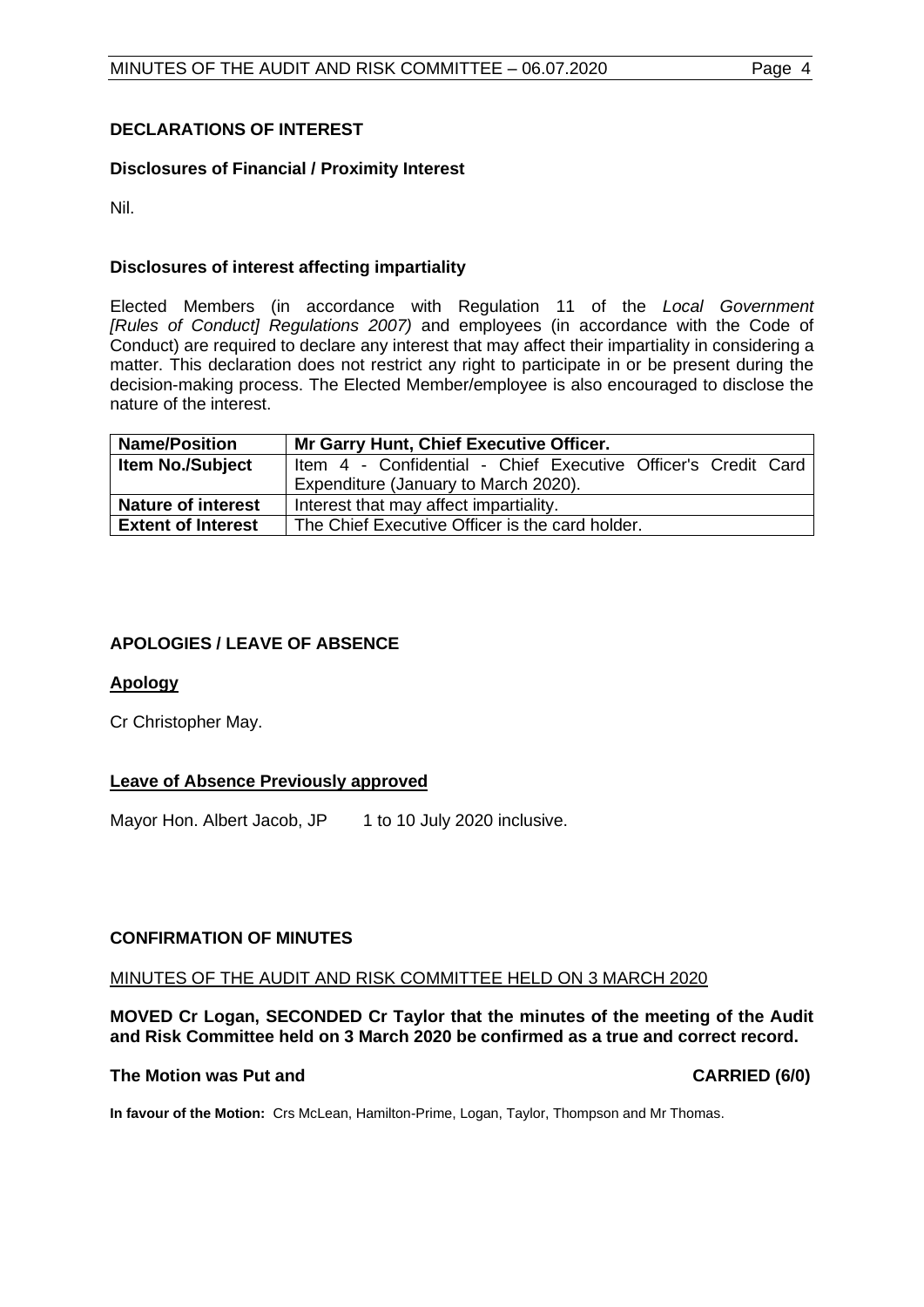# **ANNOUNCEMENTS BY THE PRESIDING MEMBER WITHOUT DISCUSSION**

Nil.

## <span id="page-4-0"></span>**IDENTIFICATION OF MATTERS FOR WHICH THE MEETING MAY BE CLOSED TO THE PUBLIC**

In accordance with Clause 5.2 of the City's *Meeting Procedures Local Law 2013*, this meeting was not open to the public.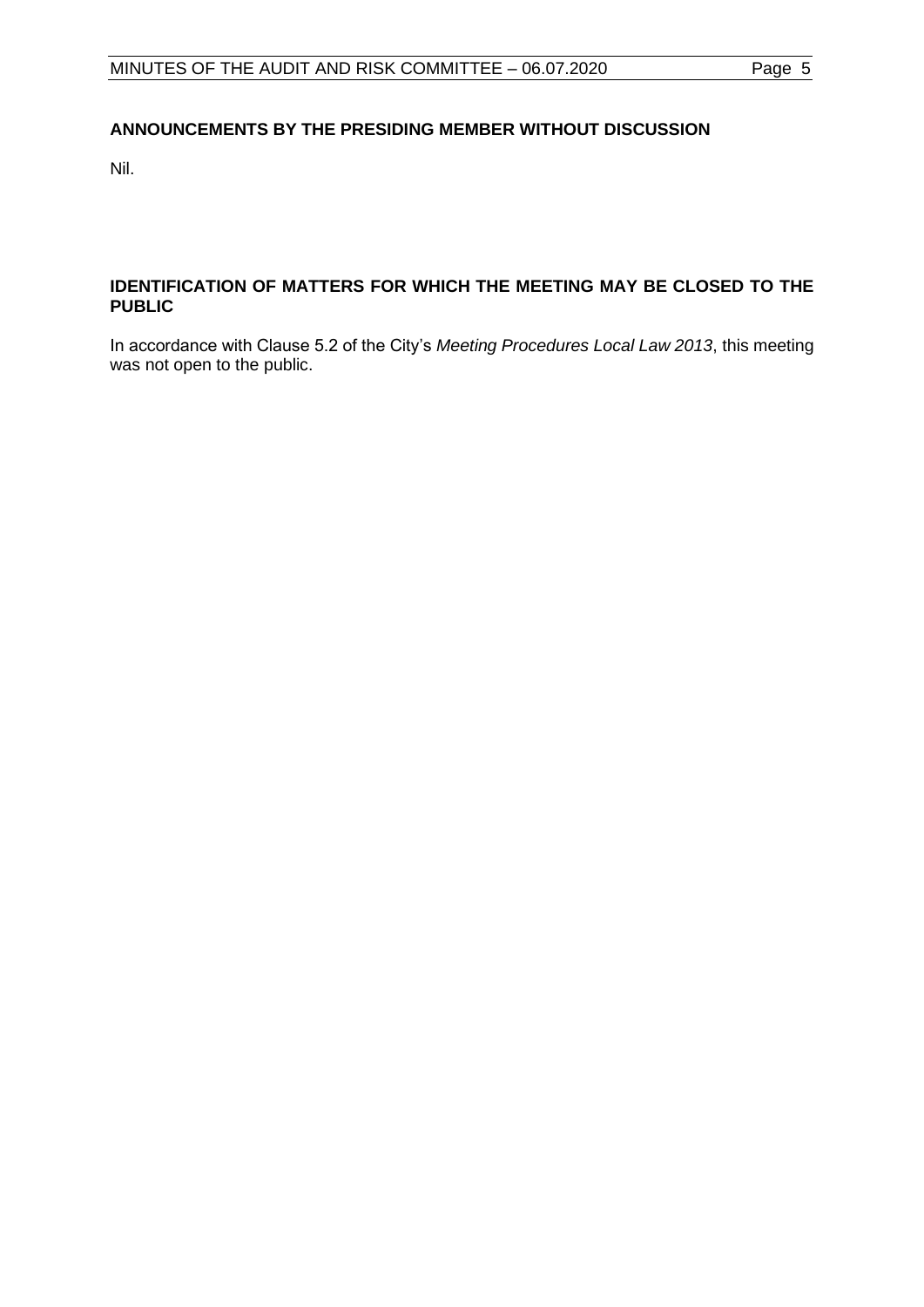# <span id="page-5-0"></span>**REPORTS**

<span id="page-5-1"></span>

| <b>ITEM1</b>                          | <b>INTERNAL AUDIT OUTCOMES</b>                                                                                                                         |
|---------------------------------------|--------------------------------------------------------------------------------------------------------------------------------------------------------|
| <b>WARD</b>                           | All                                                                                                                                                    |
| <b>RESPONSIBLE</b><br><b>DIRECTOR</b> | Mr Garry Hunt<br>Office of the CEO                                                                                                                     |
| <b>FILE NUMBER</b>                    | 11805, 22884, 66528, 101515                                                                                                                            |
| <b>ATTACHMENTS</b>                    | Nil                                                                                                                                                    |
| <b>AUTHORITY / DISCRETION</b>         | Information - includes items provided to Council for<br>information purposes only that do not require a decision of<br>Council (that is for 'noting'). |

### **PURPOSE**

For the Audit and Risk Committee to note the outcomes of the following internal audits:

- Potential duplicate invoice payments.
- Controls over changes to suppliers' bank account details.
- Payments to employees after employment has ceased.

# **EXECUTIVE SUMMARY**

The *2019-2020 Internal Audit Program* includes audits of areas of financial and human resource systems where there are potential risks of fraudulent activity to occur. Audits have been completed using the City's data analytics program to determine if an appropriate level of controls are in place to:

- 1 prevent and identify the payment of duplicate invoices.
- 2 prevent fraudulent changes being made to suppliers' bank account details.
- 3 identify payments made to employees after their employment has ceased.

This report provides the outcomes of the audits which have been completed.

*It is therefore recommended that the Audit and Risk Committee NOTES the outcomes of the internal audits, as detailed in this Report.*

# **BACKGROUND**

The City uses a data analytics program to assist and improve the effectiveness of the Internal Auditor's work program. The 2019-2020 work program includes an examination of potential areas where fraudulent and / or misconduct risks may exist. The data analytics program was utilised for the audits detailed in this report. Insufficient controls in these areas can increase the risks of fraudulent activity with significant financial loss for the City.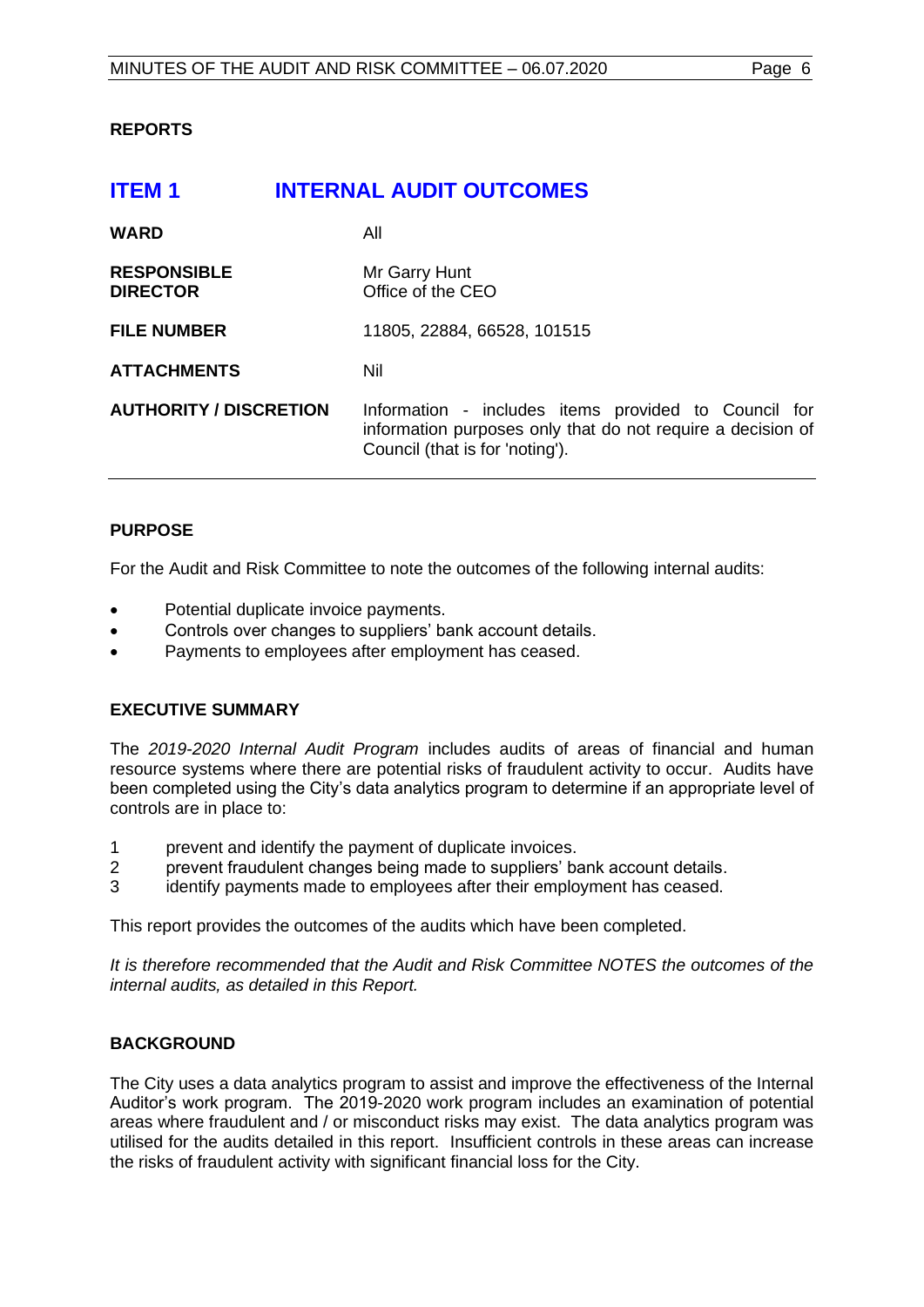# **DETAILS**

#### Potential Duplicate Invoice Payments

There is a risk that duplicate invoices may be issued by suppliers, fraudulently or by mistake, and that they are paid without being identified and / or credited. The City's data analytics program analyses information in the City's accounts payable ledger to identify potential duplication of payments against the following six core assumptions:

- 1 Supplier ID.
- 2 Supplier Name.
- 3 Physical Invoice Number.
- 4 Invoice Date.
- 5 Invoice Amount (including GST).
- 6 Invoice Comment.

For the financial year 2017-18 the data analytics identified 267 potential duplicate payments valued at \$154,586.32 (GST inclusive). Further examination revealed that 257 of these payments presented a result by identifying matches against the physical invoice number, invoice date, invoice amount and in some instances the invoice comment. However, these proved to be false positives as they did not provide a match with the same supplier name or supplier ID and could be eliminated as duplicate invoice payments. Examples of such payments include councillor allowances, grants and awards, reimbursements, dog registration refunds and impound waiver fees.

The remaining ten results valued at \$20,770.44 (GST inclusive) included five supplier matches against all six core assumptions and were duplicate invoice payments. Further examination revealed that on all occasions the duplicate invoice payments were identified and credited back to the City.

A further review was undertaken for the financial year 2018-19 and from 1 July 2019 to 30 April 2020. For 2018-19, 137 potential duplicate payments were identified however 135 of these proved to be false positives and could be eliminated. The remaining two invoices related to different suppliers which, coincidentally, had the same invoice number and the same invoice amount, and were therefore not duplicate invoices.

For 2019-20, 116 potential duplicate payments were identified. However, 113 of these proved to be false positives and could be eliminated. Examination of the remaining three payments confirmed that they were duplicate invoice payments valued at \$118.80, \$1,214.13 and \$6,548.98. All three payments had been credited back to the City.

Enquiries with Financial Services revealed that they had identified the duplicate invoice payments during the reconciliation of monthly supplier statements.

The audit report concluded that the duplicate invoice payments were minor and had been recouped by the City. However, the report included the following recommendation and management response:

#### *"Recommendation*

*Although the amount of duplicate invoice payments detected for the period under review was very minor and subsequent recoupment was made, the City should determine if there are any system weaknesses that enabled duplicate invoice payments to be made. Where necessary, appropriate system improvements should be made.*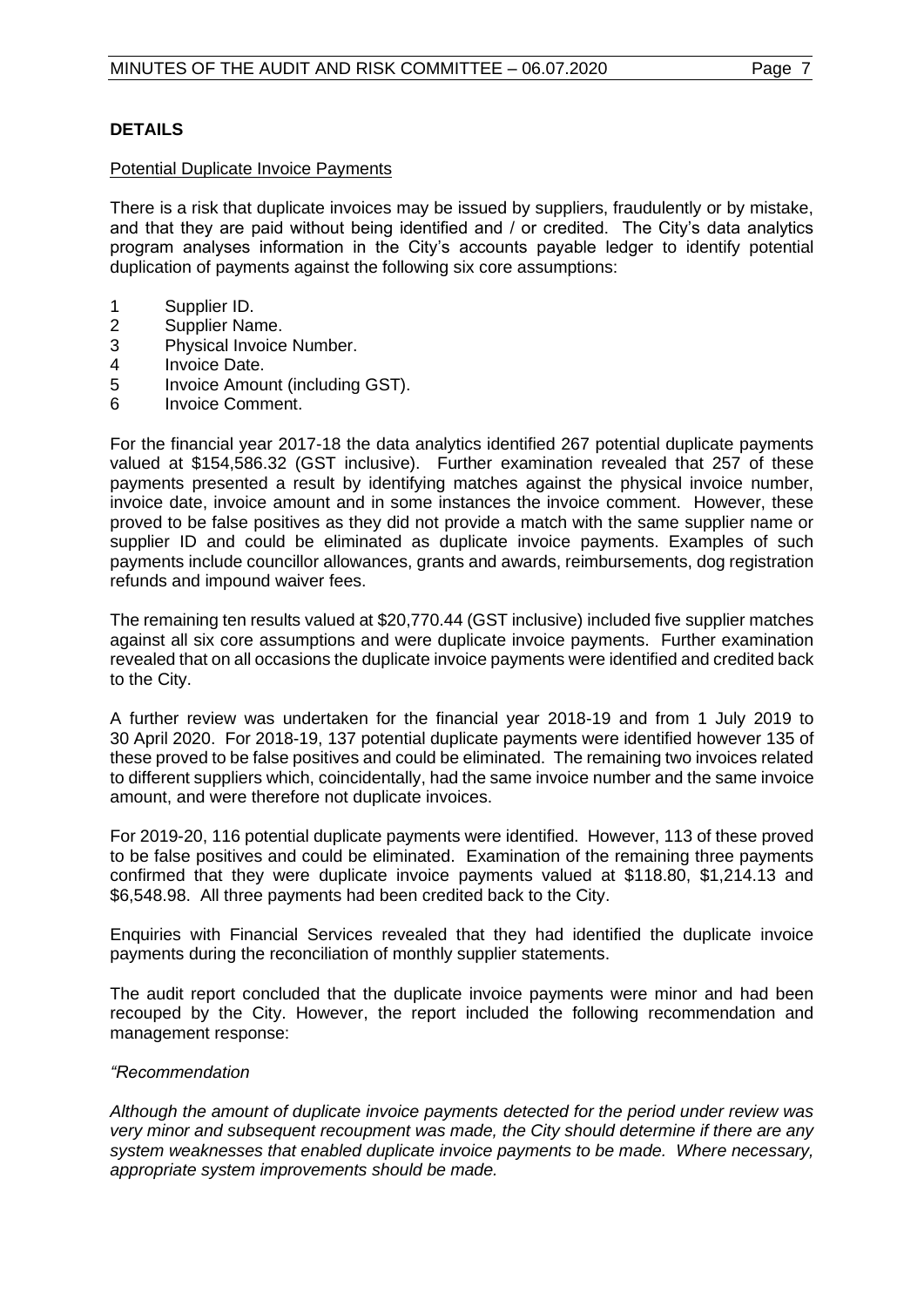### *Management Comments / Action*

*There is a built-in validation mechanism within Technology One [City's finance system] that prevents the use of the same invoice number. The positive results identified in the audit, while quite minor as a percentage of the total volume of invoices transacted in that period, raised a concern about whether this mechanism is operating as expected. The validation occurs in the invoice data entry screen after a number is entered into the invoice number field and the user attempts to save the document. Technology One compares the number entered to previous invoice numbers held within an accounts payable document register linked to the particular accounts payable invoice format. On investigation, it appears that one of the invoice formats in Technology One points to a different AP [accounts payable] document register compared to most of the other invoice entry formats. As a result, the validation occurring appears to be confined to the document register to which this format is attached. This is obviously not ideal and is being investigated with the necessary system amendments expected to be processed shortly to ensure that all the invoice formats are pointed to the same document register in Technology One to enable the validation to operate appropriately."*

The validation error has been identified as a system setting anomaly which has been rectified following consultation with the software provider.

This audit will be conducted again during 2020-21 and has been added to the *Internal Audit Plan*.

#### Controls Over Changes to Suppliers' Bank Account Details

During January 2017 the City was the subject of a fraud committed through the provision of false bank account details being provided for a genuine supplier. This resulted in three invoices totalling \$106,590 being paid by electronic funds transfer to the false bank account. The City was alerted through contact from the genuine supplier and the City immediately contacted the banks involved. An amount of \$41,979 was recovered from the false account and the balance, less \$5,000 excess, was recovered through the City's insurance policy. Control improvements were made, and procedures and processes reinforced. The matter was reported to the former Audit Committee at the meeting held on 7 August 2017.

The City's data analytics program analyses accounts payable information to identify changes made to suppliers' bank account details that have subsequently been changed back to the original value. Such changes to bank account details may be suspicious and can indicate potential fraudulent activity, particularly where payments have been made to the supplier between the account changes. A sample of these suppliers were selected for testing to determine if the original and subsequent changes to the suppliers' bank account details were legitimate, and that the appropriate controls and authorisations were applied by accounts payable staff in compliance with internal procedures.

In addition to this, the Internal Auditor requested that Financial Services provide a list of all changes made to suppliers' bank account details during the 2018-19 financial year. A representative sample of these changes were selected for testing to determine if the appropriate controls and authorisations were applied when changing the bank account details.

The audit testing did not identify any anomalies and the audit report concluded that appropriate systems and authorisations are in place to control changes made to suppliers' bank account details and mitigate the risk of fraudulent payments being made.

The report did not make any recommendations.

This audit will be conducted again during 2020-21 and has been added to the *Internal Audit Plan*.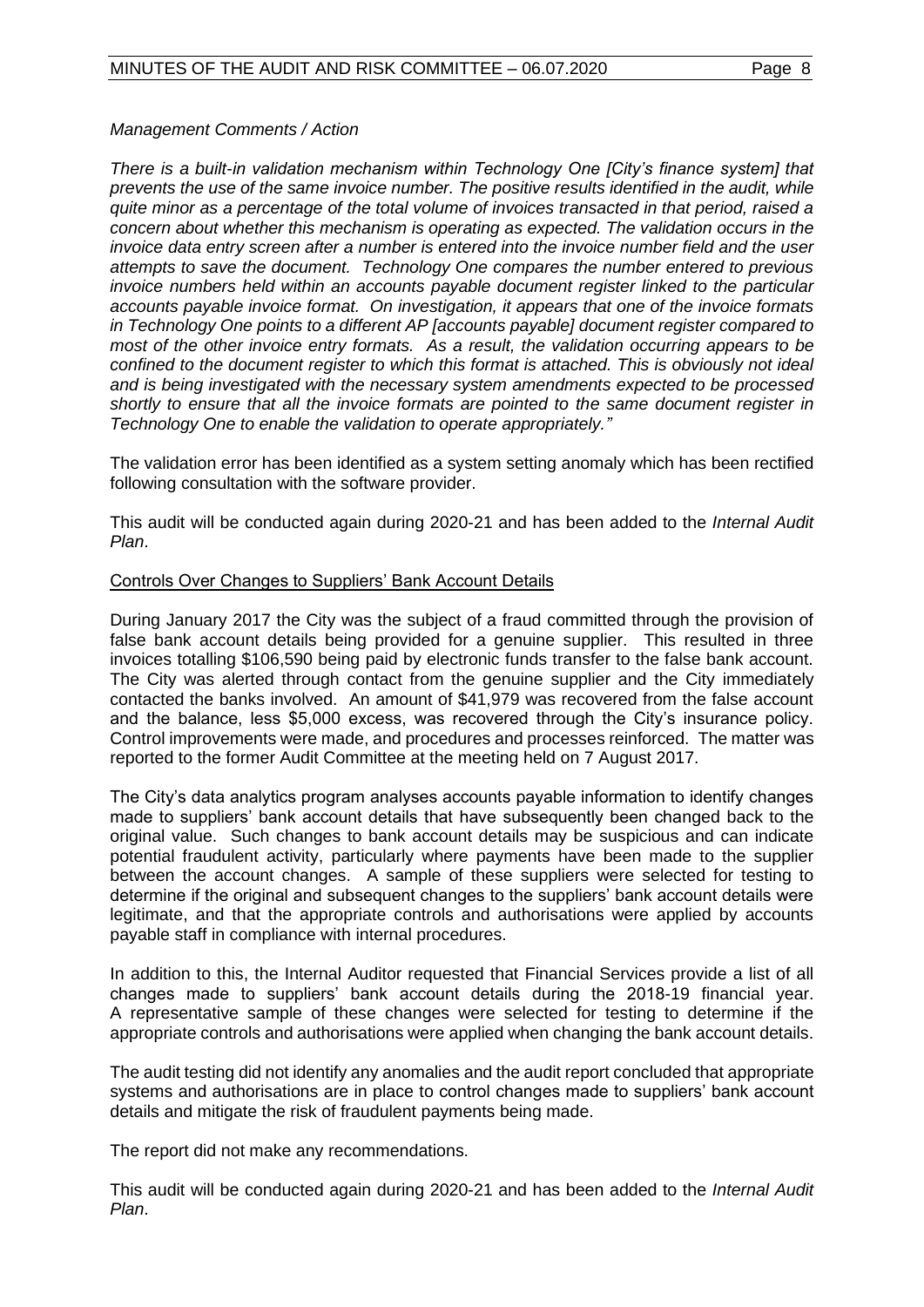### Payments to Employees after Employment has Ceased

For various reasons payments, excluding normal pay, are made by the City to some employees after their employment with the City has ceased. An internal audit was undertaken using data analytics information to identify such payments for the 18 month period ending 31 May 2020, and to determine if the payments were valid and accurate.

The City's data analytics program analysed employee and payroll data and identified 55 payments made to employees after their employment with the City had ceased. The number of days between the employment end date and the payslip date ranged from 15 days to 385 days. The value of the payments totalled \$80,529.19 and ranged from \$90.77 to \$27,672.29. All the payments were examined in liaison with the City's Payroll and Human Resources Systems Administrator and it was confirmed that the payments were valid for the following reasons:

| 24 payments | Enterprise agreement backpay.                                                                                                  |
|-------------|--------------------------------------------------------------------------------------------------------------------------------|
| 18 payments | Long service leave payout.                                                                                                     |
| 4 payments  | Salary sacrifice reimbursement.                                                                                                |
| 2 payments  | Employment end date was entered incorrectly in Aurion and therefore<br>should not have been included; date has been corrected. |
| 2 payments  | Annual leave payout.                                                                                                           |
| 2 payments  | Negative values relating to invoices issued by the City to employees for<br>benefits fraudulently obtained.                    |
| 1 payment   | Delayed payment due to waiting for advice from Executor.                                                                       |
| 1 payment   | Delay in employment end notice advice to Payroll Services.                                                                     |
| 1 payment   | Final payment delayed due to pending workers compensation claim.                                                               |

A sample of the payments were selected for audit recalculation to determine if they were accurate. The Payroll and Human Resources Systems Administrator provided all relevant documentation to the Internal Auditor including resignation letters, internal memoranda, emails, cheques, receipts and tax invoices from salary sacrifice providers and payroll data from Aurion (the City's human resources and payroll system). Audit review and recalculation confirmed the accuracy of the payments.

The audit report concluded that for the period under review, all payments made to employees after their employment with the City had ceased were valid and accurate.

The report did not make any recommendations.

### **Legislation / Strategic Community Plan / Policy implications**

**Legislation** Not applicable.

### **Strategic Community Plan**

- **Key theme** Governance and Leadership.
- **Objective Corporate capacity.**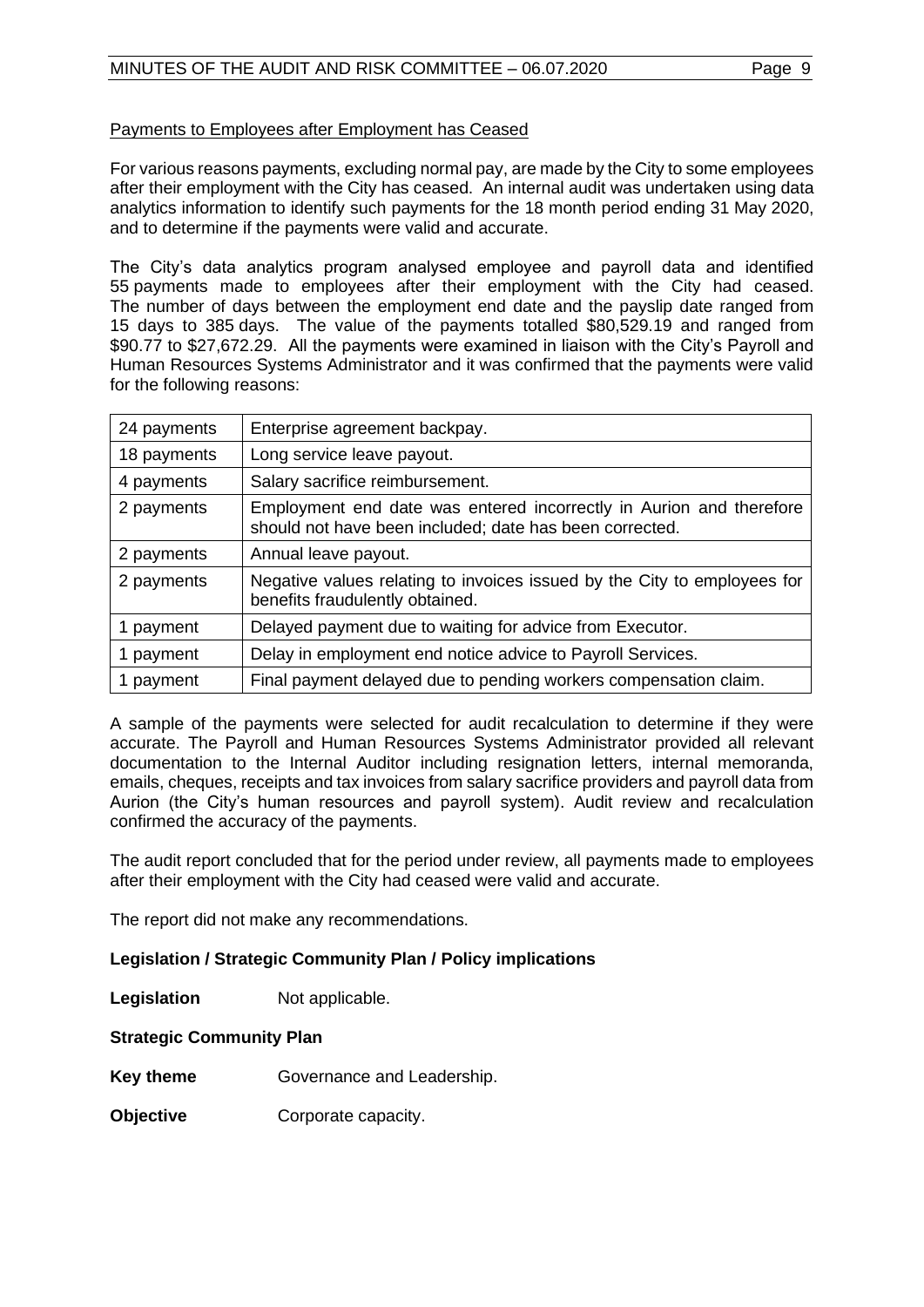**Strategic initiative** Demonstrate accountability through robust reporting that is relevant and easily accessible by the community. Continuously strive to improve performance and service delivery across all corporate functions.

**Policy** *Purchasing Policy. Fraud, Corruption and Misconduct Control Policy*.

#### **Risk management considerations**

A lack of controls, or inconsistent application of controls, by the City within the areas subject to audit increases the risks of significant financial losses being incurred through error or fraudulent activity.

#### **Financial / budget implications**

Not applicable.

#### **Regional significance**

Not applicable.

#### **Sustainability implications**

Not applicable.

#### **Consultation**

Not applicable.

## **COMMENT**

The City has controls in place, including data analytics testing, that mitigates the risk exposures in the areas subject to audit. The controls must be consistently applied and regularly reviewed to ensure they remain relevant and robust. The outcomes of the audits did not include any significant anomalies and indicated that appropriate levels of controls were in operation.

### **VOTING REQUIREMENTS**

Simple Majority.

#### **MOVED Cr Taylor, SECONDED Cr Hamilton-Prime that the Audit and Risk Committee NOTES the outcomes of the internal audits, as detailed in this Report.**

#### **The Motion was Put and CARRIED (6/0) CARRIED (6/0)**

**In favour of the Motion:** Crs McLean, Hamilton-Prime, Logan, Taylor, Thompson and Mr Thomas.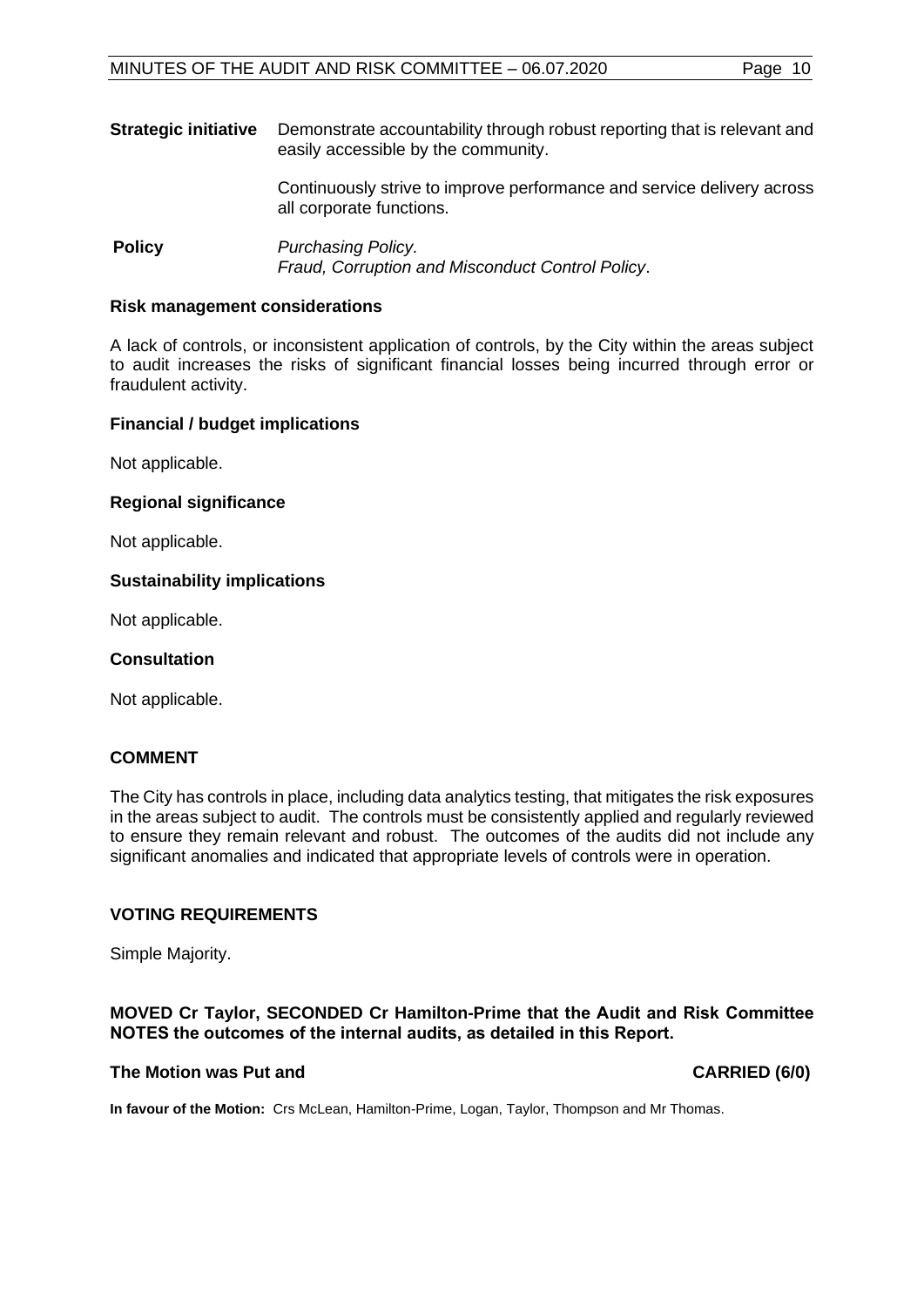# <span id="page-10-0"></span>**ITEM 2 COVID-19 INTERNAL AUDIT ACTIVITY**

| <b>WARD</b>                           | Αll                                                                                                                                                    |
|---------------------------------------|--------------------------------------------------------------------------------------------------------------------------------------------------------|
| <b>RESPONSIBLE</b><br><b>DIRECTOR</b> | Mr Garry Hunt<br>Office of the CEO                                                                                                                     |
| <b>FILE NUMBER</b>                    | 108687, 101515                                                                                                                                         |
| <b>ATTACHMENTS</b>                    | Nil                                                                                                                                                    |
| <b>AUTHORITY / DISCRETION</b>         | Information - includes items provided to Council for<br>information purposes only that do not require a decision of<br>Council (that is for 'noting'). |

#### **PURPOSE**

For the Audit and Risk Committee to note the internal audit activity to occur during and after the COVID-19 pandemic.

#### **EXECUTIVE SUMMARY**

The *Audit and Risk Services Internal Audit Program* will continue although there will be a need to re-prioritise internal audit activities due to the impact of the COVID-19 pandemic (COVID-19). This report outlines the proposed internal audit activity during and after COVID-19 when operations are returning to relative normality.

*It is therefore recommended that the Audit and Risk Committee NOTES the internal audit activity to occur during and after the COVID-19 pandemic, as detailed in this Report.*

### **BACKGROUND**

The City, like most other local governments, has taken actions to respond to the impacts that COVID-19 is having on its operations, communities and local businesses. Resources have been re-prioritised and diverted in order to maintain operations, deliver essential services and meet other needs of the community and local businesses. This included the closure of City facilities, ceasing of some services and operations, reducing the workforce, relocating some parts of the workforce and significantly increasing remote working arrangements.

Whilst such actions and arrangements are necessary and inevitable to maintain a level of service, they do present enhanced risk exposures for the City. Extra vigilance is required as these new ways of working can result in normal controls and checks and balances being reduced or bypassed.

### **DETAILS**

The Chief Executive Officer called a meeting on 6 March 2020 to coordinate the City's actions in order to respond to COVID-19. A Crisis Management Team was established in accordance with the City's *Consolidated Business Continuity Plan* with the following membership: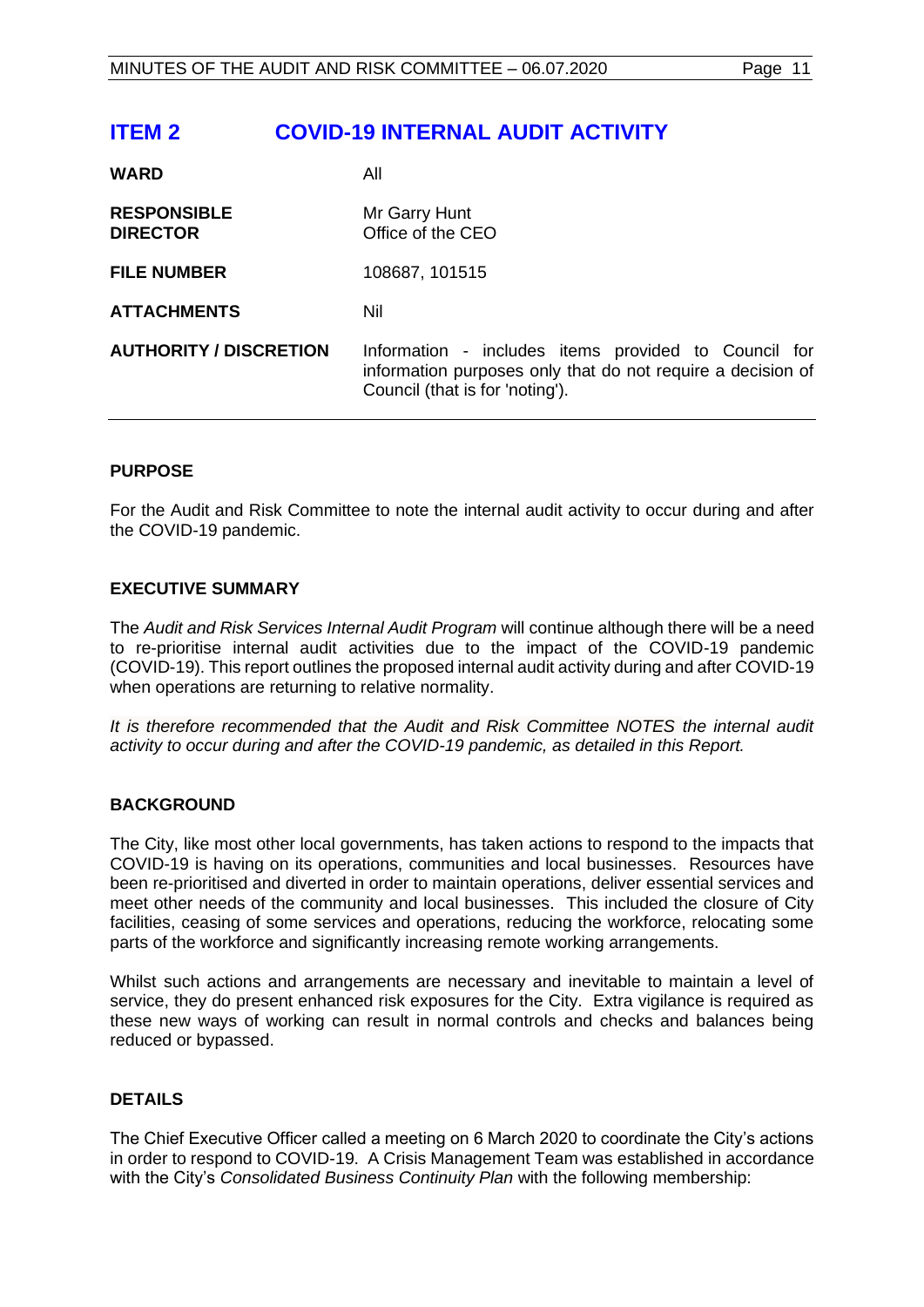- Chief Executive Officer (Chairperson).
- All Directors.
- Manager Asset Management.
- Manager Audit and Risk Services.
- Manager Human Resource Services.
- Manager Information Technology.
- Manager Leisure and Cultural Services.
- Manager Library Services and Community Development (since 8 April 2020).
- Acting Manager Communications and Stakeholder Relations.
- Acting Media Advisor.
- Principal Environmental Health Officer (key contact with the Department of Health).
- Risk and Business Continuity Advisor.
- Executive Assistant to the Chief Executive Officer.

From 16 March 2020 to 9 April 2020 daily meetings were held to address issues arising, detail recent actions taken and allocate future actions and responsibilities. From 14 April 2020 the meetings were held twice weekly for two weeks, then one day a week.

The issues and actions related to COVID-19 that are discussed by the Crisis Management Team are broadly identified across, but not limited to, the following areas:

- City buildings and property.
- Council.
- Customer service.
- Economic development.
- Finance.
- Fleet.
- Human resources.
- Information technology.
- Liaison with Western Australian Police.
- Media.
- Response and recovery.
- Service delivery (including closure of facilities).
- Waste management.

Notes are maintained for every meeting and include the proposed actions and the City officer responsible for implementing the action. An actions list and timeline document is maintained by the Risk and Business Continuity Advisor which details the Crisis Management Team's timeline of activities and the evidence of actions undertaken.

### **Issues and options considered**

Some impending internal audits as detailed in the annual *Internal Audit Program* have been delayed, re-scheduled or cancelled. However ongoing audits and outstanding items related to fraud, corruption and misconduct risks have continued as normal, particularly as they pre-date COVID-19.

Internal audit activity will be redirected to focus on critical actions proposed and discussed by the Crisis Management Team to determine if they have been appropriately actioned, including amendments to legislation, but not limited to, the following areas:

- Raising tender threshold to \$250,000.
- New tender exemption for purchase required during a state of emergency declaration.
- Extension or renewal of existing contacts which are due to expire.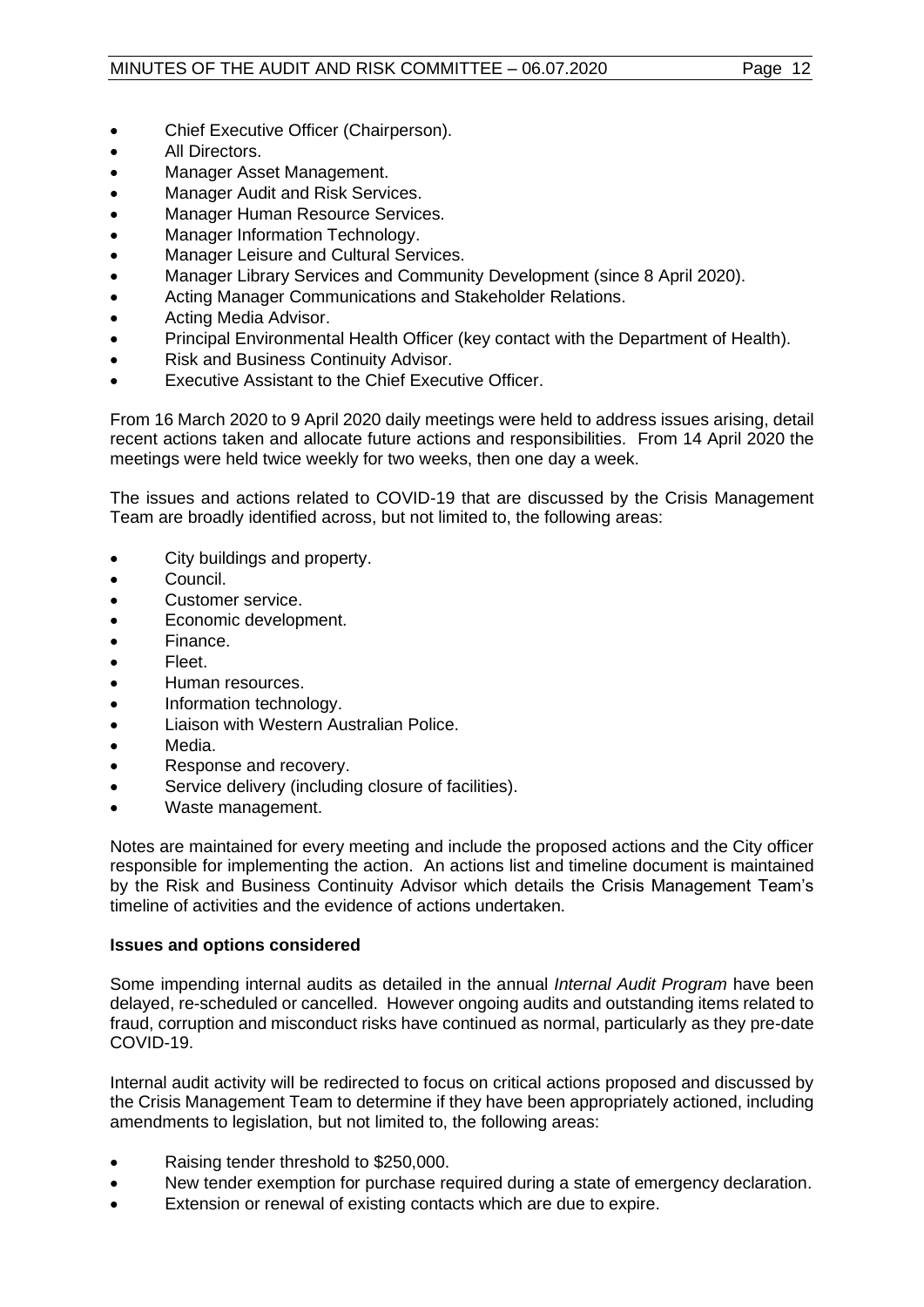- Ease of process for the movement and use of reserve funds.
- Borrowing of money while a state of emergency declaration is in force.
- Notice of exemptions for planning and development.
- Modifications or suspension of legislative provisions (including local laws).

Audit activity has also been directed to review the risks associated with new arrangements introduced to maintain business continuity and deliver services, including relocation of the workforce and working from home arrangements.

COVID-19 internal audit activity will continue during and post COVID-19, with identified risks and recommendations for improvement being made as and when appropriate and reported to the Chief Executive Officer.

### **Legislation / Strategic Community Plan / Policy implications**

**Legislation** Not applicable.

### **Strategic Community Plan**

- **Key theme Governance and Leadership.**
- **Objective Corporate capacity.**
- **Strategic initiative** Demonstrate accountability through robust reporting that is relevant and easily accessible by the community.

Continuously strive to improve performance and service delivery across all corporate functions.

**Policy** Not applicable.

### **Risk management considerations**

The changes required to maintain business continuity and deliver services present enhanced risk exposures for the City, including:

- proposed and discussed actions by the Crisis Management Team are not actioned appropriately or in a timely manner
- key controls are reduced, ignored or easily exploited for fraudulent or malicious activity. Key controls include, but are not limited to, financial systems such as ordering and invoicing and security of information technology and working from home arrangements
- COVID-19 is used within the City as an excuse to delay, postpone or cancel required ongoing actions and responsibilities
- new or amended legislation is applied inappropriately, such as using the increased tender thresholds or new tender exemptions for purchases that are not required during a state of emergency.

### **Financial / budget implications**

Not applicable.

### **Regional significance**

Not applicable.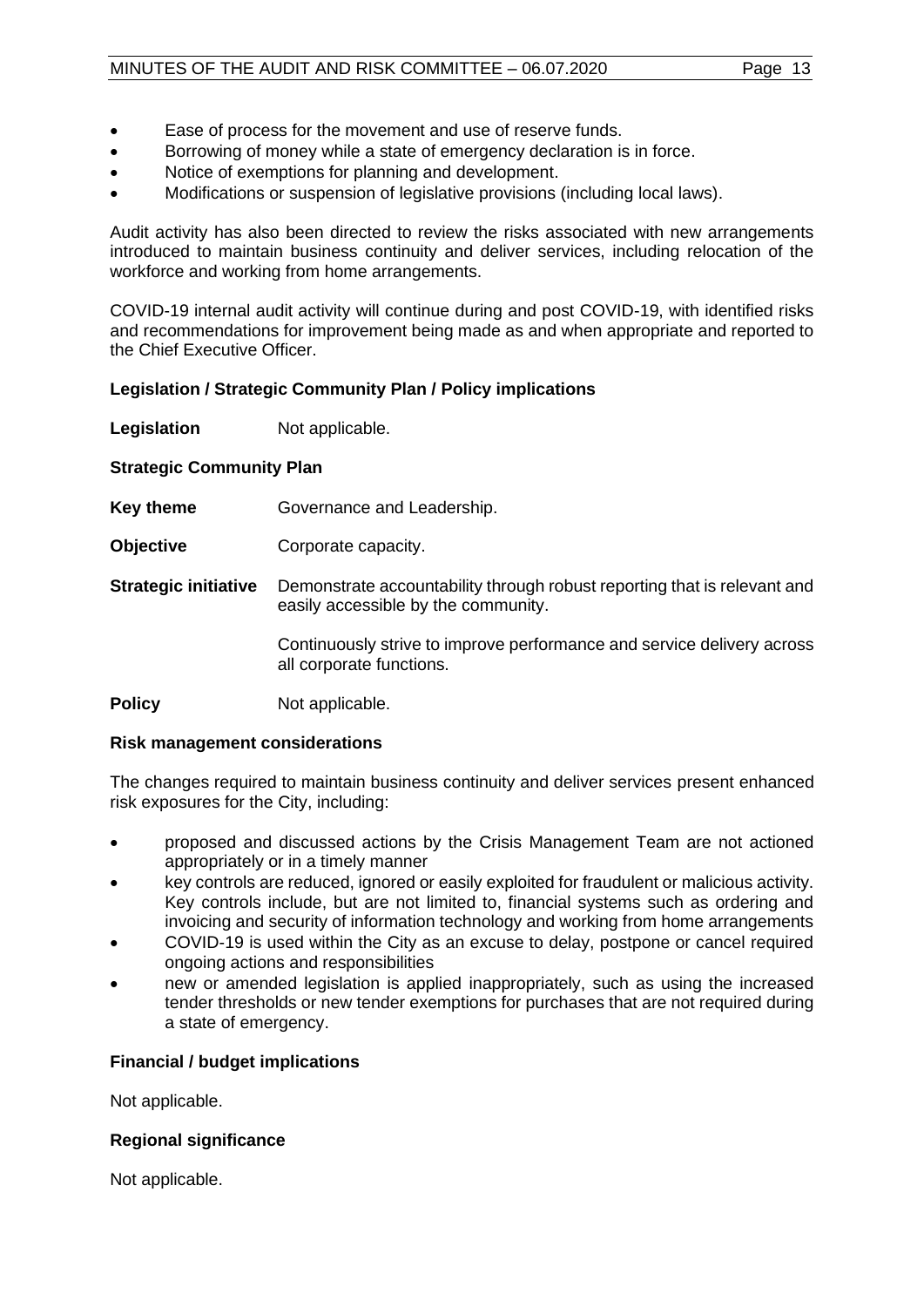#### **Sustainability implications**

Not applicable.

### **Consultation**

Not applicable.

#### **COMMENT**

On 2 April 2020, a media release from the Corruption and Crime Commission *"cautions WA public sector agencies who are urgently diverting resources to the COVID-19 response and making plans for employees to work remotely, that there is a risk that checks and balances built into their usual workplace practices may be compromised or undone.*

*The Commission encourages all Directors General, managers and supervisors to ensure good systems, processes, and controls are not over-looked whilst government is working in different ways.*

*All public sector agencies must continue to demonstrate the highest standards of integrity while also adapting and finding creative solutions to deliver government services in the current environment."*

The Auditor General also commented that *"good business governance and controls can be at risk during times of disruption, particularly in environments of crisis and urgent response. There are some who will seek to take advantage of any sense of chaos for their own interests."*

### **VOTING REQUIREMENTS**

Simple Majority.

**MOVED Cr Hamilton-Prime, SECONDED Cr Logan that the Audit and Risk Committee NOTES the internal audit activity to occur during and after the COVID-19 pandemic, as detailed in this Report.**

#### **The Motion was Put and CARRIED (6/0)**

**In favour of the Motion:** Crs McLean, Hamilton-Prime, Logan, Taylor, Thompson and Mr Thomas.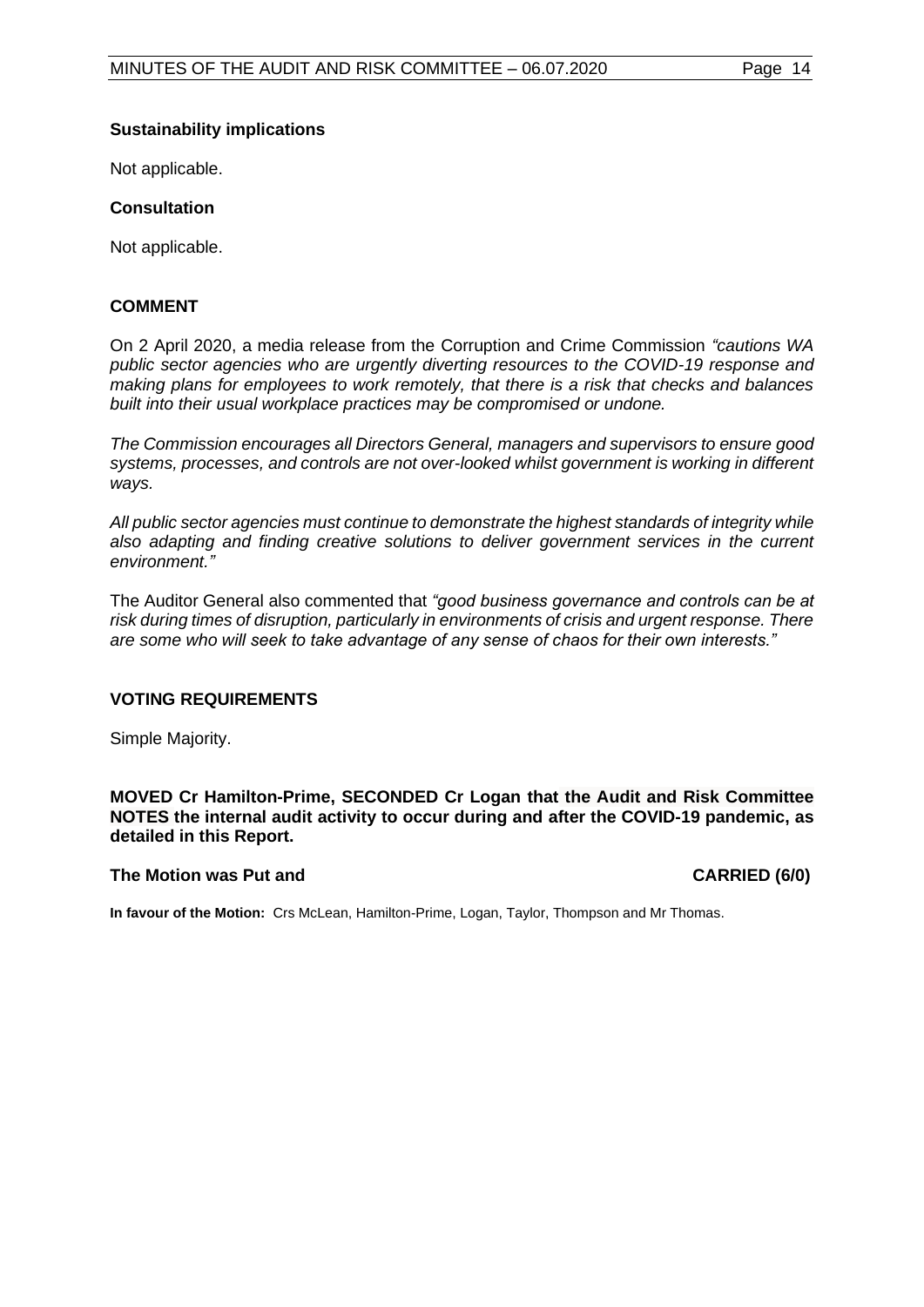# <span id="page-14-0"></span>**ITEM 3 AUDIT AND RISK SERVICES PROGRAM 2020-21 AND 2019-20**

| <b>WARD</b>                           | All                                                                                                                                                    |  |  |
|---------------------------------------|--------------------------------------------------------------------------------------------------------------------------------------------------------|--|--|
| <b>RESPONSIBLE</b><br><b>DIRECTOR</b> | Mr Garry Hunt<br>Office of the CEO                                                                                                                     |  |  |
| <b>FILE NUMBER</b>                    | 49586, 101515                                                                                                                                          |  |  |
| <b>ATTACHMENTS</b>                    | Attachment 1<br>2020-21 Program<br>2019-20 Program Status Update<br>Attachment 2                                                                       |  |  |
| <b>AUTHORITY / DISCRETION</b>         | Information - includes items provided to Council for<br>information purposes only that do not require a decision of<br>Council (that is for 'noting'). |  |  |

#### **PURPOSE**

For the Audit and Risk Committee to note the *Audit and Risk Services Program 2020-21*  (which includes the *Internal Audit Program*) and the status of the *Audit and Risk Services Program 2019-20.*

#### **EXECUTIVE SUMMARY**

The *Audit and Risk Services Program* (the Program) sets out the program of audits to guide audit activity, the work of the Internal Auditor and other activities, which aim to maintain the City's understanding of the risks it is exposed to and develop strategies to combat those risks.

The *Internal Audit Program* section allows for Chief Executive Officer and other unspecified management requests, specialist advice and investigations. This section is subject to change and modification during the year on the authorisation of the Chief Executive Officer.

*It is therefore recommended that the Audit and Risk Committee NOTES the Audit and Risk Services Program 2020-21 (which includes the Internal Audit Program) and the status of the Audit and Risk Services Program 2019-20 forming Attachments 1 and 2 to this Report.*

#### **BACKGROUND**

The Program is developed to undertake the following services and is informed by the Audit and Risk Committee, legislation, data analytics program and external oversight agencies:

#### Statutory Services

- Audit and Risk Committee management and reporting.
- Submission of compliance audit return.
- Provision of gift registers.
- Reporting of serious and / or minor misconduct.
- Provision of public interest disclosure function.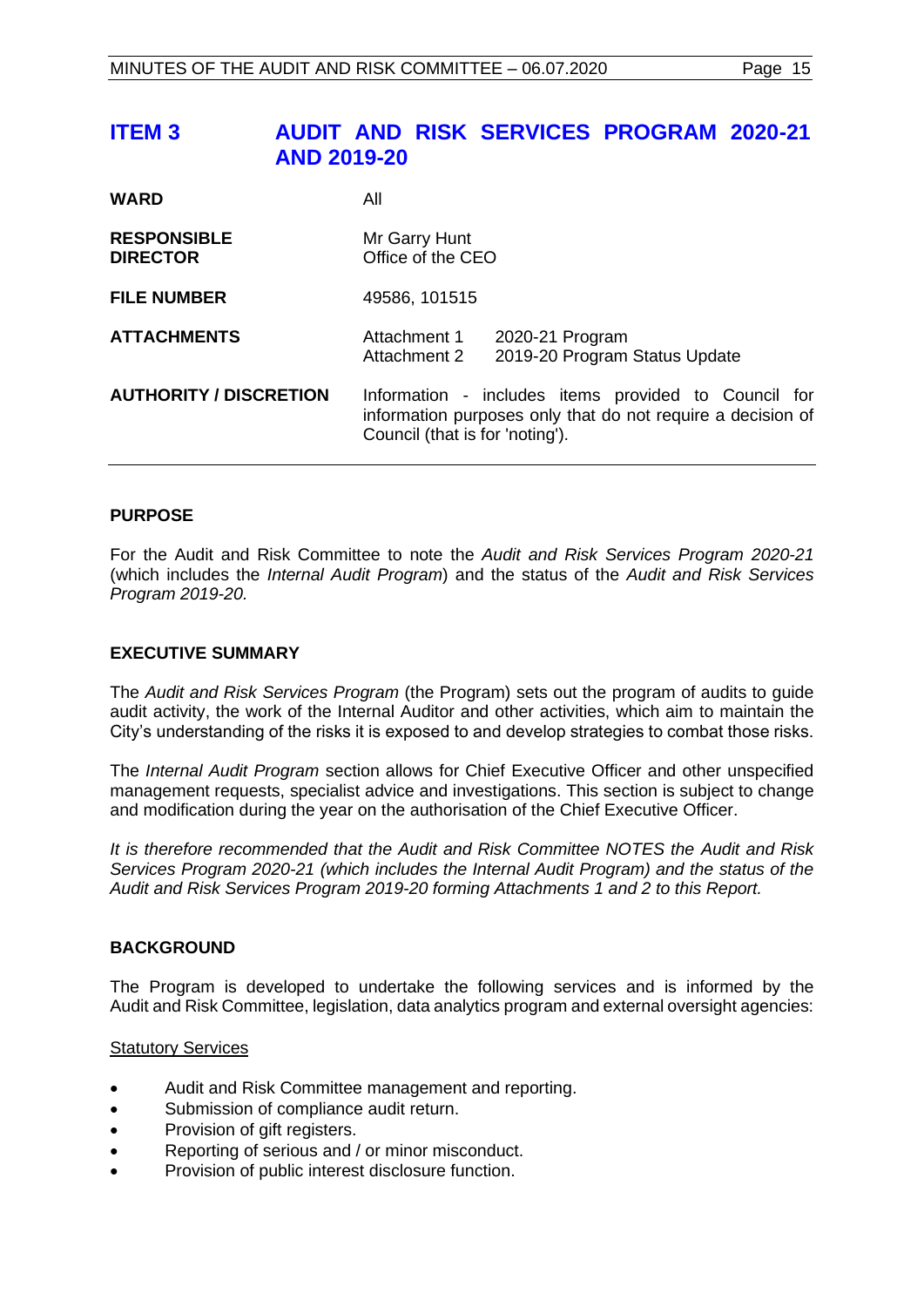# Discretionary Services

- *Internal Audit Program*.
- Risk management and business continuity.
- Integrity and conduct controls.
- Executive support service.

The assumptions of 'business as usual' have been maintained, with the addition of the *COVID-19 Internal Audit Activity Program*.

# **DETAILS**

#### 2020-21 Program

The 2020-21 program includes actions and projects for the following:

- *Internal Audit Program*.
- Integrity and conduct controls.
- Monitoring of new and amended legislation.
- *Risk Management Program*.
- *Business Continuity Program*.
- Reports from external oversight agencies.

These actions and projects will be undertaken by the:

- Manager Audit and Risk Services
- Internal Auditor
- Risk and Business Continuity Advisor or
- Research Analyst.

Specific activities are outlined in Attachment 1 to this Report.

#### 2019-20 Program

The status of the work program for 2019-20 is outlined in Attachment 2 to this Report.

Some internal audits as detailed in the *2019-20 Internal Audit Program* have been delayed, rescheduled or cancelled due to the need to develop the *COVID-19 Internal Audit Activity Program*. However ongoing audits and outstanding items related to fraud, corruption and misconduct risks have continued as normal, particularly as they pre-date COVID-19.

Internal audit activity has been redirected to focus on critical actions proposed and discussed by the City's Crisis Management Team to determine if they have been appropriately actioned and includes amendments to legislation. This audit activity will also review the risks associated with new arrangements introduced to maintain business continuity and deliver services, including relocation of the workforce and working from home arrangements.

COVID-19 internal audit activity will continue during and post COVID-19, with identified risks and recommendations for improvement being made as and when appropriate and reported to the Chief Executive Officer.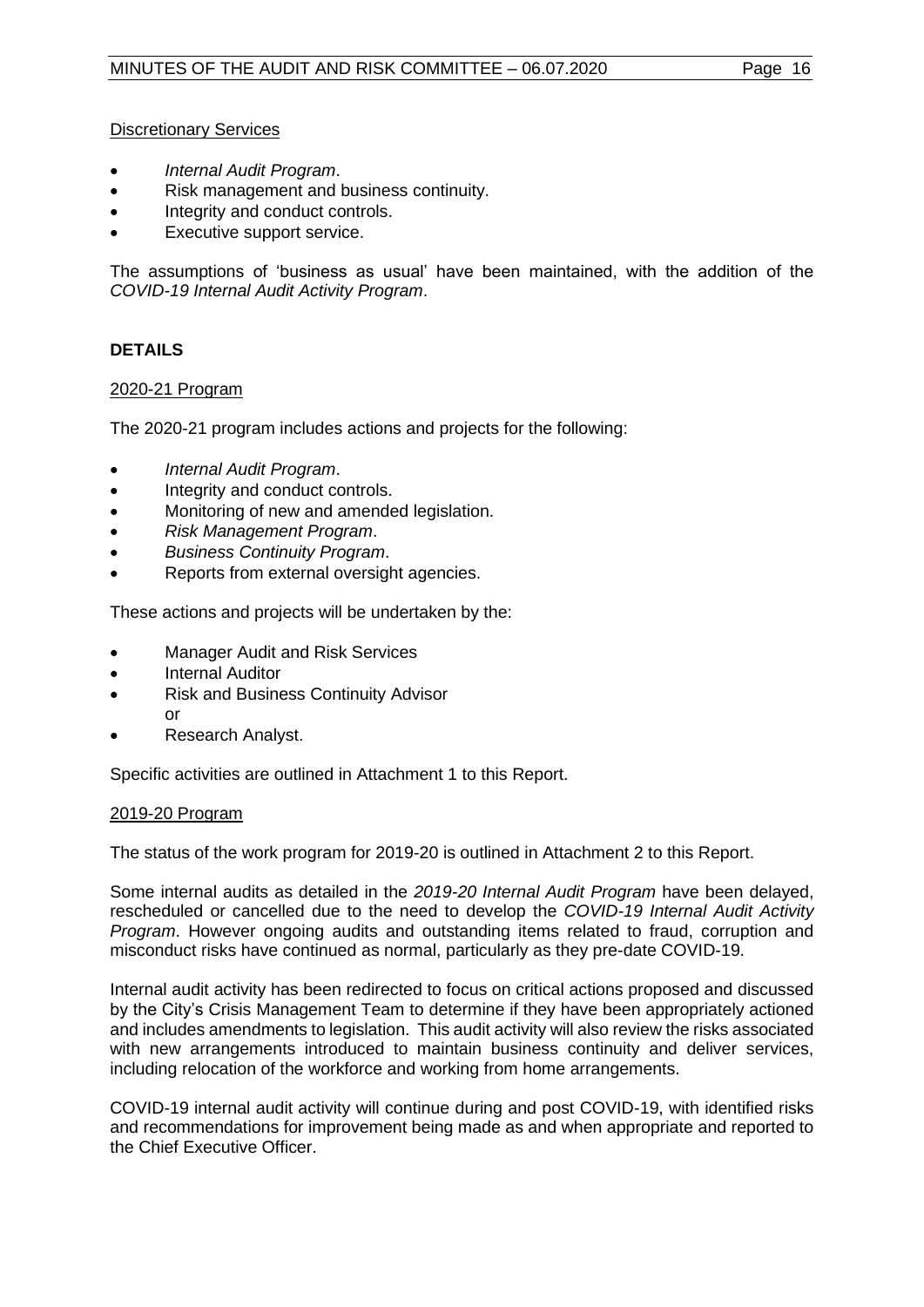#### **Legislation / Strategic Community Plan / Policy implications**

**Legislation** Section 5.89A of the *Local Government Act 1995.*

Regulation 34B of the *Local Government (Administration) Regulations 1996.*

Regulations 14, 15 and 17 of the *Local Government (Audit) Regulations 1996.*

Division 3, Subdivision 3 of the *Corruption, Crime and Misconduct Act 2003.*

*Public Interest Disclosure Act 2003.*

#### **Strategic Community Plan**

- **Key theme Governance and Leadership.**
- **Objective Corporate capacity.**
- **Strategic initiative** Demonstrate accountability through robust reporting that is relevant and easily accessible by the community.

Continuously strive to improve performance and service delivery across all corporate functions.

- **Key theme** Financial Sustainability.
- **Objective** Effective management.
- **Strategic initiative** To conduct business in a financially sustainable manner.
- **Policy** Not applicable.

#### **Risk management considerations**

Internal audit is an independent and objective appraisal service, with audit activity being an important element of risk management and a contributor to the mitigation of risk. The changes required to maintain business continuity and deliver services as a result of the COVID-19 pandemic presents enhanced risk exposures for the City.

Analysing reports from external oversight agencies allows for comparisons of the City's position and practices, as well as testing internal controls.

These activities provide evidence of the appropriateness and effectiveness of systems and procedures in regard to risk management, internal control and legislative compliance, as required by the *Local Government (Audit) Regulations 1996*.

### **Financial / budget implications**

Not applicable.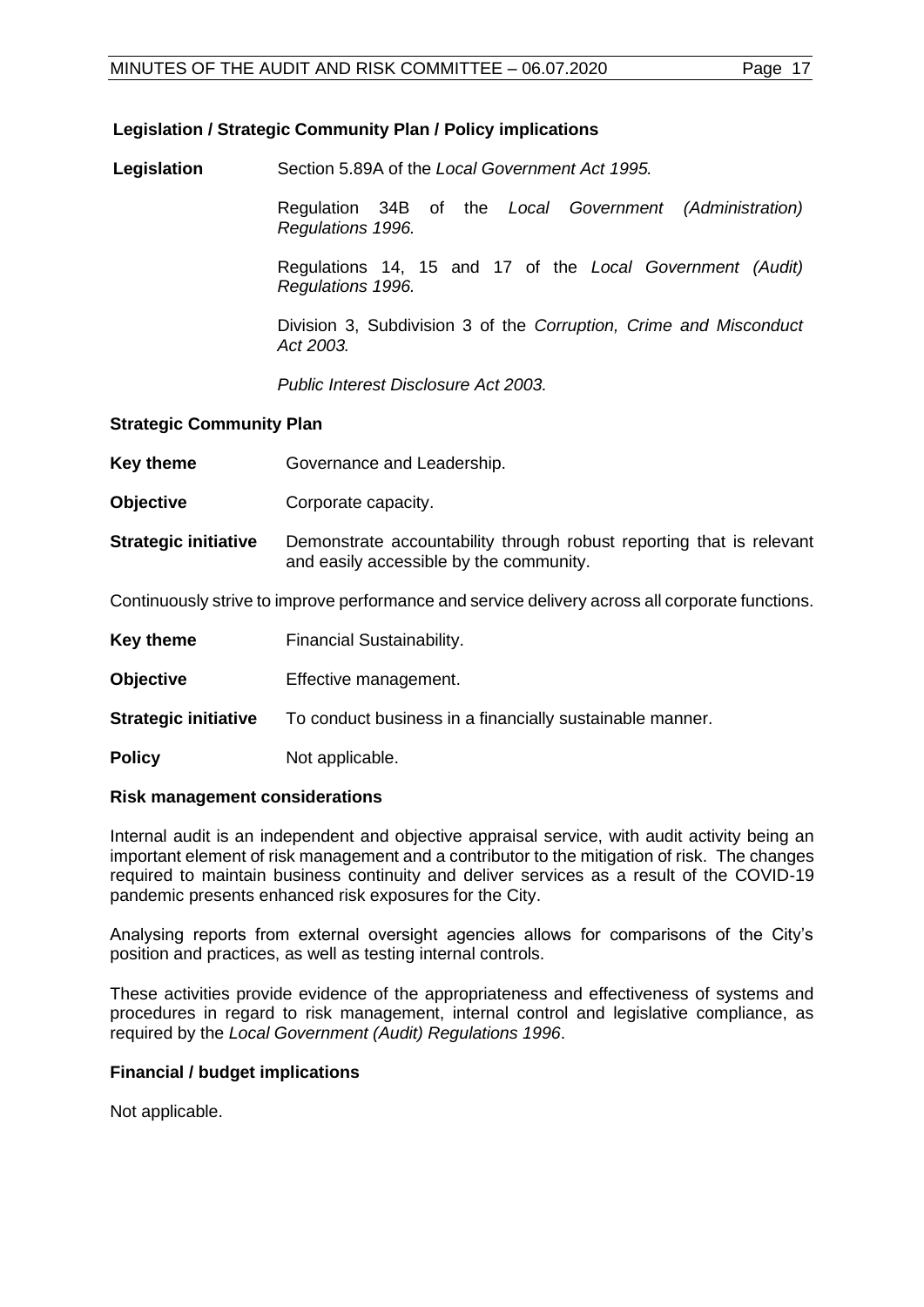### **Regional significance**

Not applicable.

### **Sustainability implications**

Not applicable.

### **Consultation**

Not applicable.

### **COMMENT**

Internal audit activity focuses on areas of risk including financial and non-financial systems and compliance with legislation, regulations, policies and best practice. Recommendation Action Plans are developed and agreed with management for audit recommendations and follow-ups conducted to ensure that they are implemented as agreed.

The data analytics program continues to allow for targeted fraud, misconduct and corruption detection and prevention.

The Program also assists the Chief Executive Officer (as Principal Officer) to comply with the *Corruption, Crime and Misconduct Act 2003* and *Public Interest Disclosure Act 2003.*

#### **VOTING REQUIREMENTS**

Simple Majority.

**MOVED Cr Logan, SECONDED Cr Hamilton-Prime that the Audit and Risk Committee NOTES the** *Audit and Risk Services Program 2020-21* **(which includes the Internal Audit Program) and the status of the** *Audit and Risk Services Program 2019-20* **forming Attachments 1 and 2 to this Report.**

#### The Motion was Put and **CARRIED** (6/0)

**In favour of the Motion:** Crs McLean, Hamilton-Prime, Logan, Taylor, Thompson and Mr Thomas.

*Appendix 1 refers*

*[To access this attachment on electronic document, click here: Attach1agnAUDIT200706.pdf](http://www.joondalup.wa.gov.au/files/committees/AURI/2020/Attach1agnAUDIT200706.pdf)*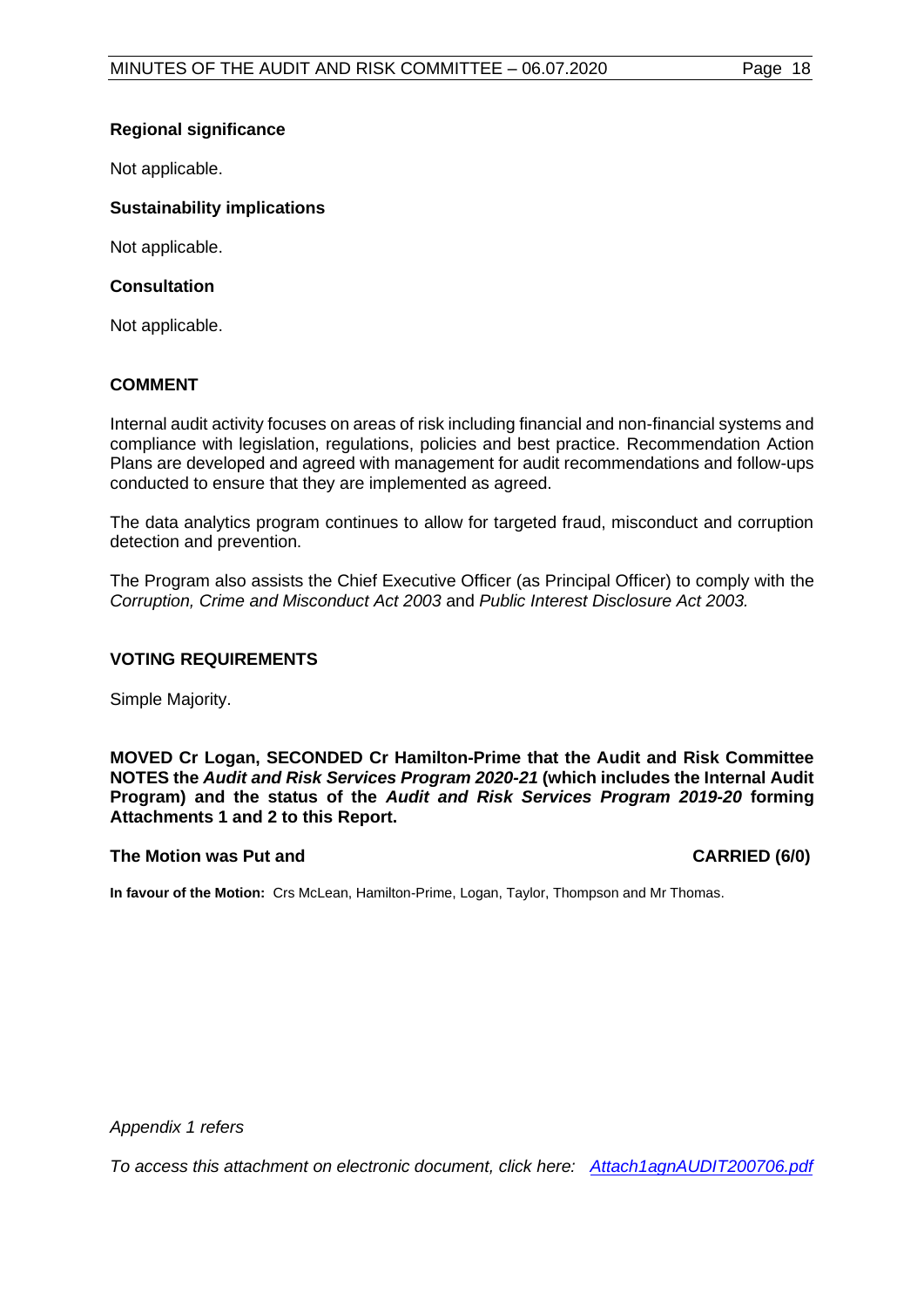# <span id="page-18-0"></span>**ITEM 5 STATUS REPORT – BENEFITS MANAGEMENT PROGRAM**

| <b>WARD</b>                           | All                                                                                                                                              |                        |                 |            |
|---------------------------------------|--------------------------------------------------------------------------------------------------------------------------------------------------|------------------------|-----------------|------------|
| <b>RESPONSIBLE</b><br><b>DIRECTOR</b> | Mr Garry Hunt<br>Office of the CEO                                                                                                               |                        |                 |            |
| <b>FILE NUMBER</b>                    | 103906, 101515                                                                                                                                   |                        |                 |            |
| <b>ATTACHMENT</b>                     | Attachment 1                                                                                                                                     | Forecasted<br>Schedule | <b>Benefits</b> | Management |
| <b>AUTHORITY / DISCRETION</b>         | Information – includes items provided to the Council for<br>information purposes only that do note require a decision<br>(that is for 'noting'). |                        |                 |            |

### **PURPOSE**

For the Audit and Risk Committee to receive an update on the City's *Benefits Management Program*.

#### **EXECUTIVE SUMMARY**

The City's dedicated and reportable program of service reviews, continuous improvement and innovation has been in place since 2013. An embedded program known as *Service Efficiency and Effectiveness Review Program* (SEERP). At its meeting held on 6 August 2019 the Audit and Risk Committee noted the change in name of the program from SEERP to *Benefits Management Program* (BMP)*.* The rebranded program has expanded to capture more than reductions in expenditure. The program will monitor and report on benefits, as they occur, in the areas of financial benefits, environmental outcomes, societal outcomes and asset capability.

Since the program has been rebranded to BMP, forecasted benefits of \$936,419 are being monitored. This does not include the financial impacts of COVID-19.

*It is therefore recommended that the Audit and Risk Committee NOTES the update of the Benefits Management Program for the period 1 January 2020 to 31 May 2020.*

#### **BACKGROUND**

Since July 2013 the City has undertaken detailed activity reviews with the aim of reducing costs through the implementation of more efficient and effective work practices across the organisation.

Over the past seven years, the City has embedded SEERP into its annual program of activities, including the implementation of improvements and initiatives recommended by independent consultants and external oversight agencies.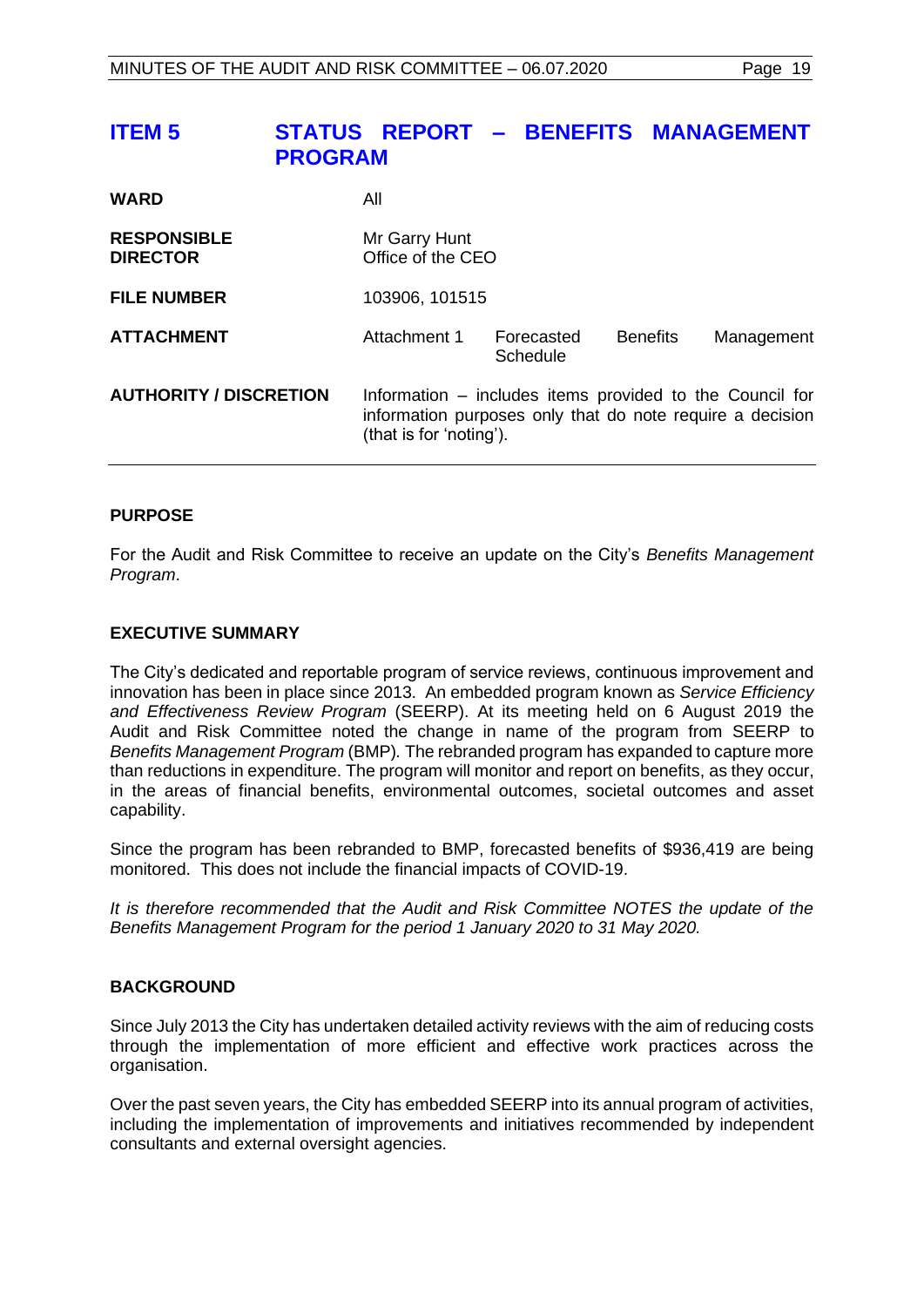To further enhance the continuous monitoring of efficiency gains, the City modified the program to also include the capture and reporting of initiatives that deliver positive outcomes for the community beyond just reductions in expenditure. In recognition of this broader scope, the program was renamed the BMP with continued reporting through to the Audit and Risk Committee.

The capture of information under the SEERP program centred predominantly around operational savings, however, City activities and initiatives often realise benefits beyond just reduced expenditure. Moving from SEERP to BMP expanded the capture and monitoring of benefits realised through service reviews, improvement projects and initiatives to include:

- financial benefits
- environmental outcomes
- societal outcomes
- asset capability.

The additional information reported further enhances the evidence-based decision making at the City and supports informed discussions and decision on service delivery to the community.

# **DETAILS**

Since 2005, the City has aligned its performance management systems and practices with the *Australian Business Excellence Framework* as a practical means of embedding continuous improvement across all management aspects of the organisation and ultimately, delivering enhanced service provision to the City.

To further support these practices, SEERP was introduced, requiring managers (as part of the annual budgeting process) to assess the assumptions upon which estimates and/or proposals are based for customers, volumes, legislative changes and significant cost variations. Proposal for change (for example resources, service levels, internal restructuring and processes) are to include the impacts to business and usual budget estimates. These reviews are aimed at:

- identifying the service drivers (statutory, financial and operational) and review what is currently delivered
- considering desirable service levels that is what should be delivered (within budget constraints) while maintaining customer needs and process improvement focus
- reviewing and recommending how the service should be best delivered (delivery model).

The intent of SEERP (and business as usual reviews) has remained unchanged as the program transitions to BMP. The BMP continues to guide the City in demonstrating effectiveness and efficiency of services provided. Reviews continue to be undertaken aimed at identifying opportunities for:

- service activity improvements
- assisting longer term financial sustainability
- ensuring value for money and operation efficiency
- service level adjustments
- considering alternative modes of service delivery
- improved utilisation of available resources.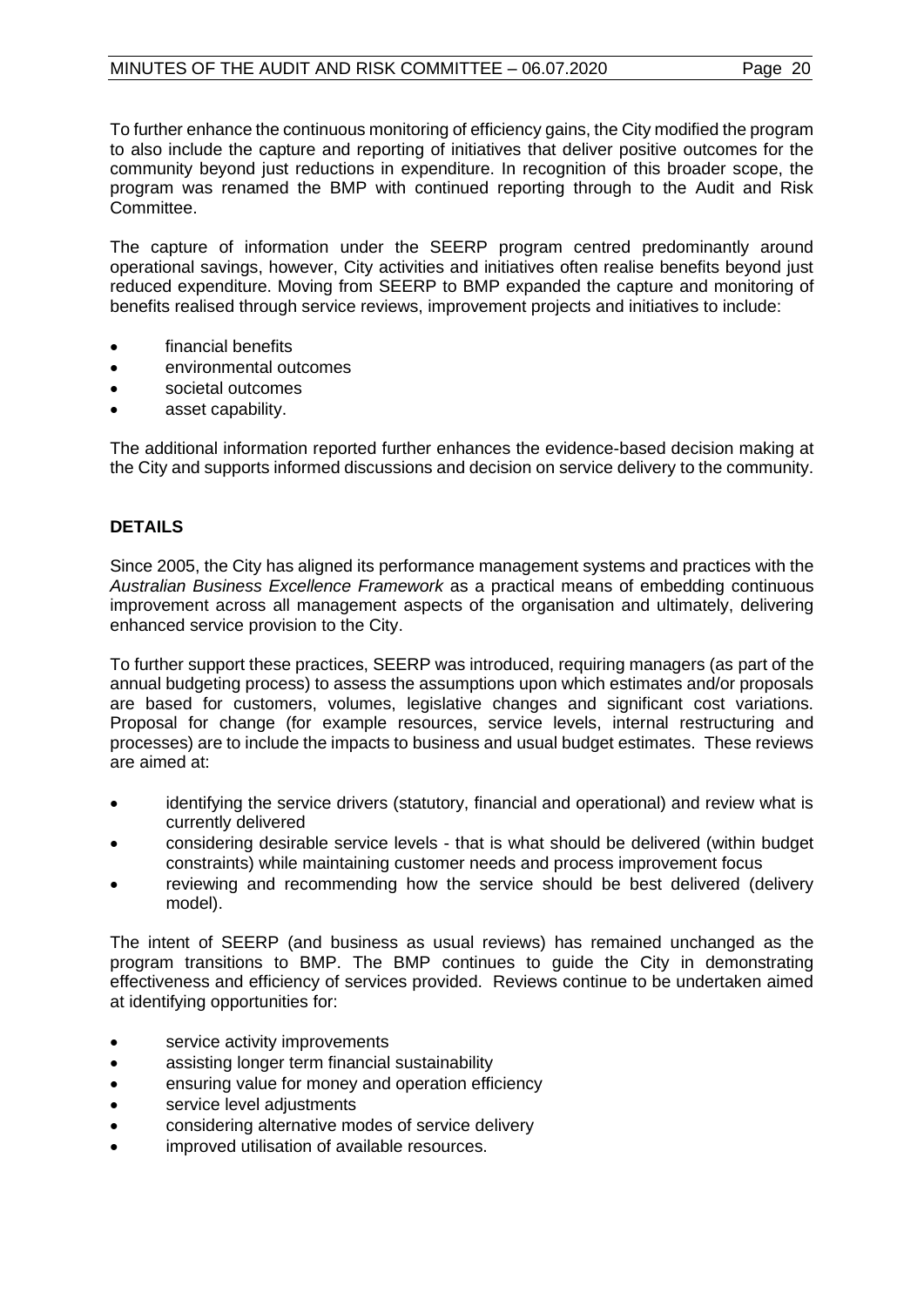#### Benefits Management Program

When benefits are reported it is at the commencement of a service review, improvement project or initiative. At this point, they are forecasted benefits. Benefits may be realised incrementally throughout the life of service reviews, improvement projects or initiatives. Final benefits realisation occurs at the end of a service review, improvement project or initiative. Based on this, reporting is completed in these stages, forecasted and realised.

COVID-19 impacts have delayed the intended development in Quarter 4 2019/2020, for the development of an analytical reporting tool for real time monitoring of the Benefits Management Program. It is proposed that the development of this tool will be completed in-house and internal resources were required to support the organisation in the rapid transition to remote service delivery to ensure minimal disruption was experienced by the community during the initial phases of the pandemic. The manual reporting processes and systems have remained in place, and will continue to do so until the development, testing and '*go live'* are deemed accurate and successful. It is currently anticipated that this work will now commence towards the end of Quarter 1 2020.

#### Summary of BMP achievements

The City has continued to demonstrate its commitment to service efficiency and improvement through iterative reviews of services and service levels.

For the period 1 January to 31 May 2020 there have been nine occurrences of benefits reported across six of the City's 16 business units. Of the nine occurrences, benefits have fallen into the category of financial benefits.

Forecasted financial benefits as part of the business as usual programming for City service delivery, for the time period of 1 January 2020 to 31 May 2020 are \$157,636.

Through the Australasian Local Government Performance Excellence Program (ALGPEP), an industry developed benchmarking program, the City is recognised as one of the leanest local government participants in Australasia with a Full Time Employee (FTE) per 1,000 residents as 4.0 as demonstrated in Figures 1, 2, 3 and 4.



Figure 1. The City of Joondalup has one of the lowest number of employees per 1,000 residents when benchmarked against ALGPEP program participants in Australia and Australasia. *Source: Australasian Local Government Performance Excellence Program 2018/2019.*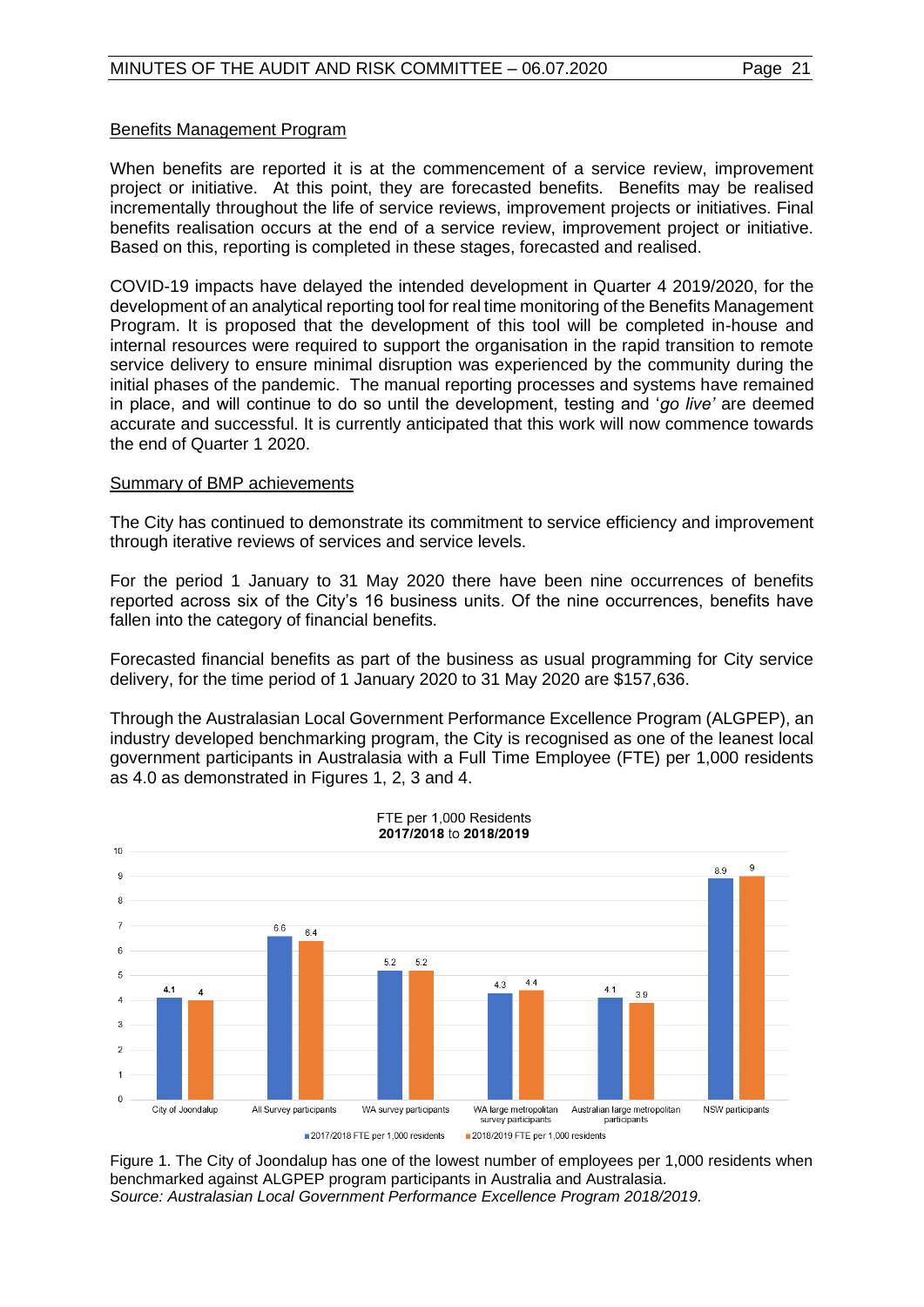



Figure 2. The City of Joondalup is ranked third lowest for number of employees per 1,000 residents when benchmarked against the WA ALGPEP program participants. *Source: Australasian Local Government Performance Excellence Program 2018/2019.*



● WA population response City of Joondalup

Figure 3. The City of Joondalup has demonstrated consistency in maintain low number of employees per 1,000 residents when benchmarked against the WA ALGPEP program participants for the past four years. *Source: Australasian Local Government Performance Excellence Program 2018/2019.*



Figure 4. When compared to the WA large metropolitan local governments in the ALGPEP the City is ranked third lowest with 4.0 FTE. *Source: Australasian Local Government Performance Excellence Program 2018/2019.*

The City has been able to achieve this through its embedded continuous improvement programs, commitment and vision of staff to streamline services where possible and appropriate. An example is a review and resulting restructure of the Visual Arts program. The review identified an opportunity streamline services and reduce FTE by 0.4, a recurring annual saving of \$16,042.

Furthermore, the monthly review of the staff vacancy report in conjunction with service level reviews by Business Unit Managers has seen the City abolish 16 positions, totalling 12.46 FTE from 1 January 2020 to 31 May 2020. This has resulted in savings of \$1,179,289.

# FTE per 1,000 residents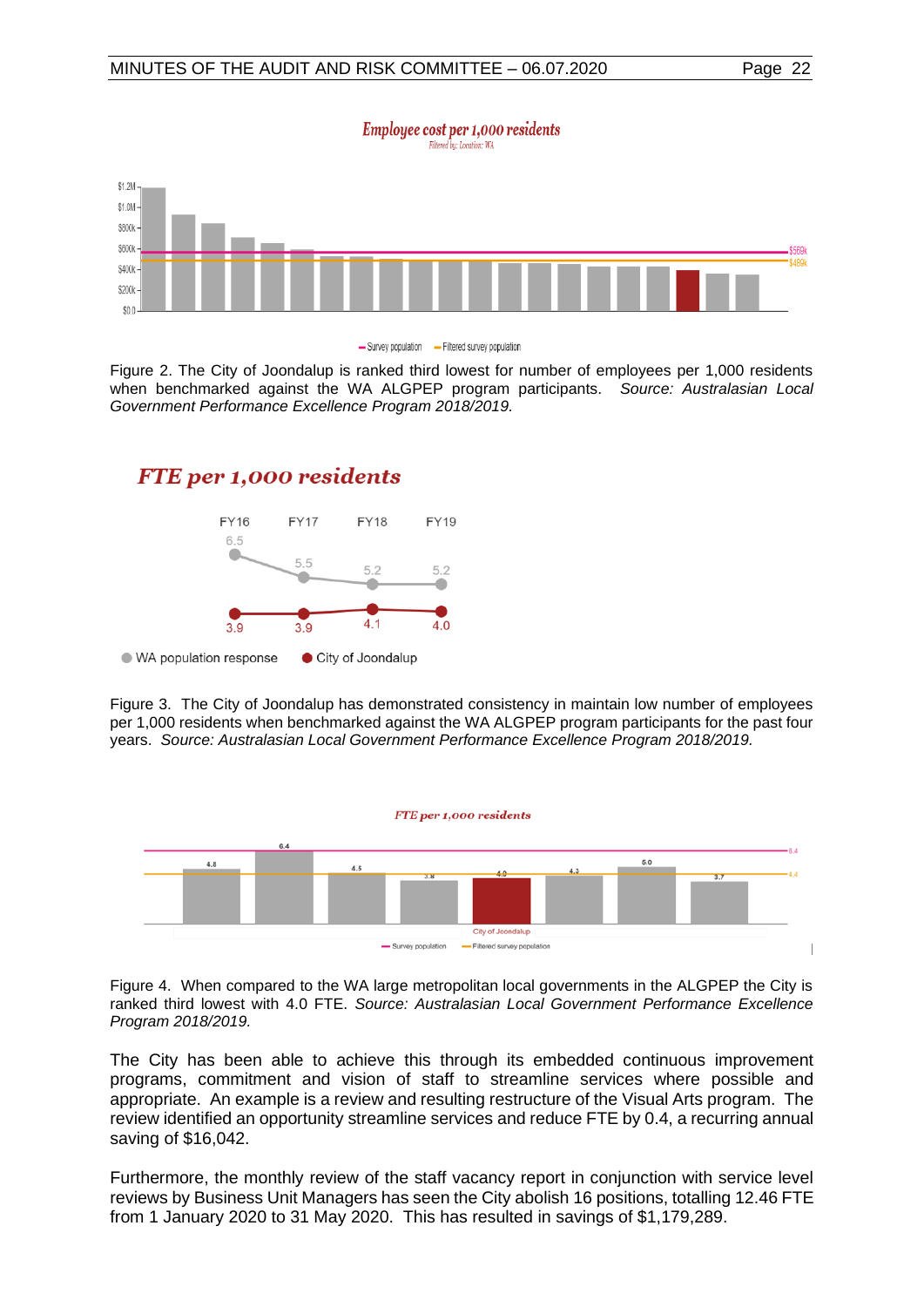Part of these savings have been offset with the costs relating to two irrigation positions (total costs including on-costs of \$143,616) now forming part of a service delivery contract at a cost of \$110,000 which provides a true saving of \$33,616. The realised savings from the reduction of FTE levels provides a savings of \$1,145,673.

Innovation and the expanding use of technology where available, financially viable and legislatively possible, has seen the City move further into the online space. Following a trial period, online lodgement of building applications has been expanded to enable online lodgement 24/7 by all customers. Additionally, for those that continue to submit hard copy building applications, the City has commenced use of available technology to issue decisions electronically wherever possible, resulting in initial savings of approximately \$1,000 since commencement in March 2020.

Branch Librarians moved their meetings online during April as a result of the COVID-19 pandemic. Each Branch Librarian was provided with a webcam to facilitate the continuation of the leadership group meetings at their individual libraries. This has reduced travel time for staff saving approximately 40 minutes per meeting with a minimum of 12 meetings per year.

Data driven decision making and the use of analytics has seen changes trialled in the way midge larvae monitoring is undertaken. Informed decision making has enabled the City and partner agencies to adjust midge larvae sampling frequency based on historic data available, rather than arbitrary scheduling. The use of data to inform when midge larvae sampling is required, has reduced the number of sampling occasions and provided the City with a time saving, equivalent of approximately \$4,000 this financial year, that has been reallocated to environmental health related activities.

### COVID-19 Financial Impacts

The global COVID-19 pandemic, declared as a State of Emergency in Western Australia on 23 March 2020, significantly disrupted and impacted the City's service delivery. Federal and State directives forced the closure of a number of City facilities; either ceasing or restricting service delivery. The closure of the Leisure Centres and the City's Libraries saw the causal workforce no longer offered work for the closure period. Casual staff engaged through Infrastructure Services for activities such as cleaning of city facilities were not required due to closures. Not expending the allocated budget for these three service areas during the closure period is estimated to reduce employee costs by \$1,632,077. This will not be finalised until the end of the financial year.

Additionally, the inability of the City to hold part of the scheduled 2019-20 event program due to COVID-19 has reduced anticipated and budgeted operating costs. An example of some of these events are listed below:

- Civic Functions
- Citizenship ceremonies
- Joondalup Festival
- Sunday Serenades
- Music in the Park
- Urban Couture
- Youth Centre programs
- Community programmed activities ie. Defeat the Beat, Youth Centre programs.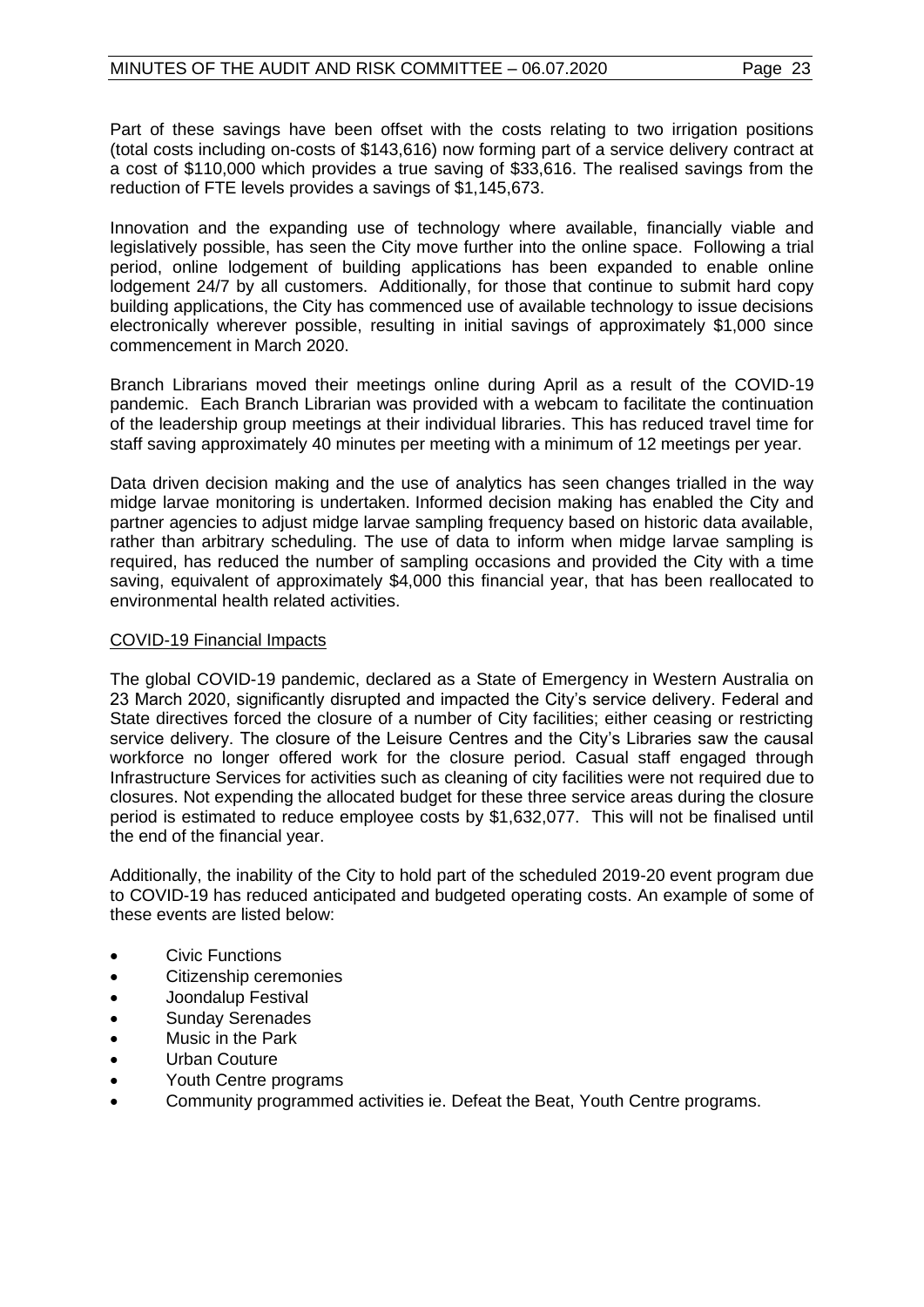# **Legislation / Strategic Community Plan / Policy implications**

**Legislation** *Local Government Act 1995. Local Government (Audit) Regulations 1996.*

# **Strategic Community Plan**

**Key theme Governance and Leadership.** 

- **Objective Corporate Capacity.**
- **Strategic initiative** Continuously strive to improve performance and service delivery across all corporate functions.

**Policy** Not applicable.

### **Risk management considerations**

The review of the City's activities ensures the effective and efficient allocation of resources and service levels. Cost efficiency targets are essential to ensure the City's *20 Year Strategic Financial Plan* and *Strategic Community Plan* are achievable. The City embraces best practice principles such as the Australian Business Excellent Framework and continually reviews its services, activities and programs to support the financial viability of the City and keep costs at minimal levels at all opportunities.

### **Financial / budget implications**

Not applicable.

### **Regional significance**

Not applicable.

### **Sustainability implications**

Not applicable.

### **Consultation**

Not applicable.

### **COMMENT**

Not applicable.

# **VOTING REQUIREMENTS**

Simple Majority.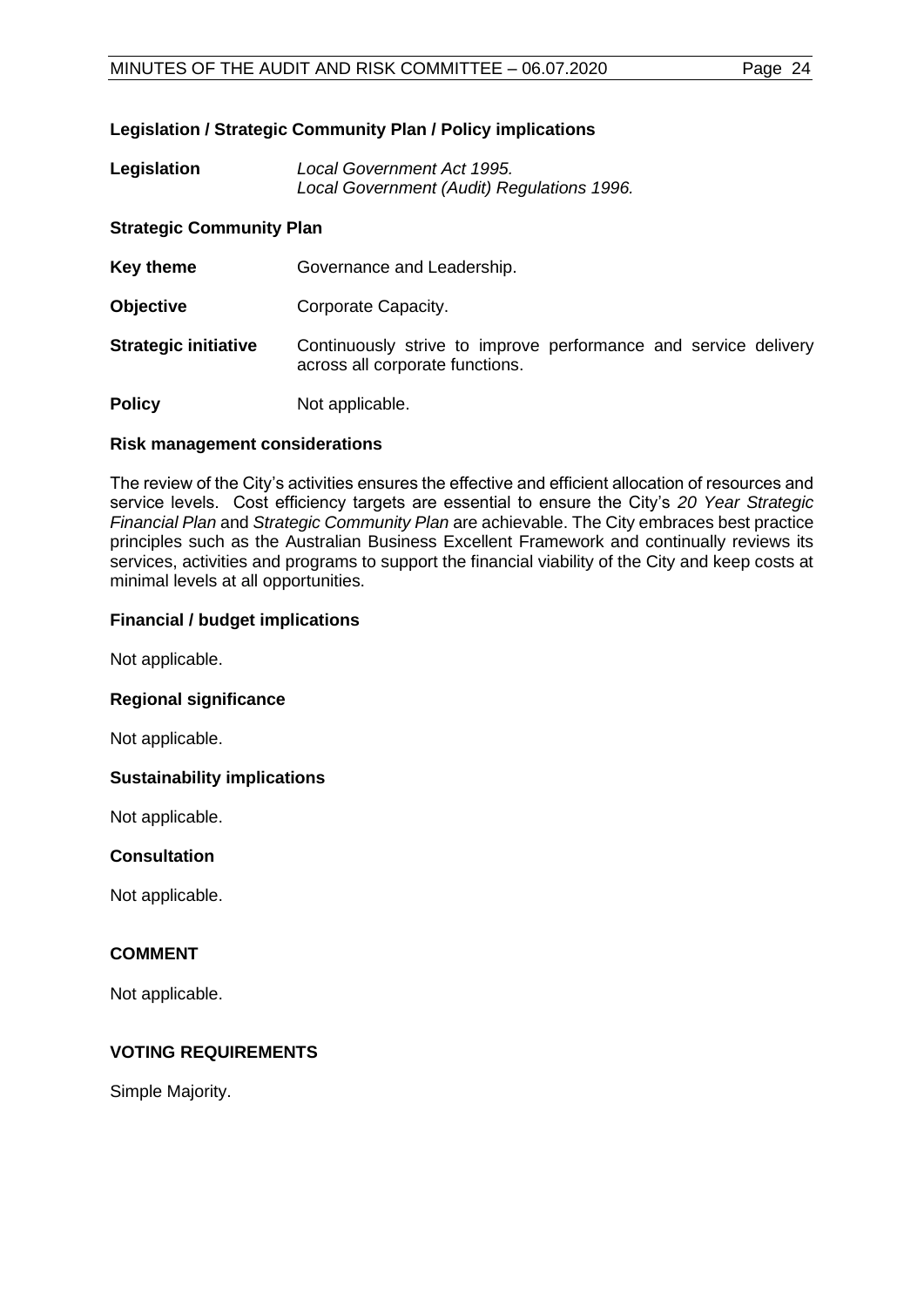**MOVED Cr Logan, SECONDED Cr Hamilton-Prime that the Audit and Risk Committee NOTES the update of the Benefits Management Program for the period 1 January 2020 to 31 May 2020.**

#### The Motion was Put and **CARRIED** (6/0)

**In favour of the Motion:** Crs McLean, Hamilton-Prime, Logan, Taylor, Thompson and Mr Thomas.

*Appendix 2 refers*

*[To access this attachment on electronic document, click here: Attach2agnAUDIT200706.pdf](http://www.joondalup.wa.gov.au/files/committees/AURI/2020/Attach2agnAUDIT200706.pdf)*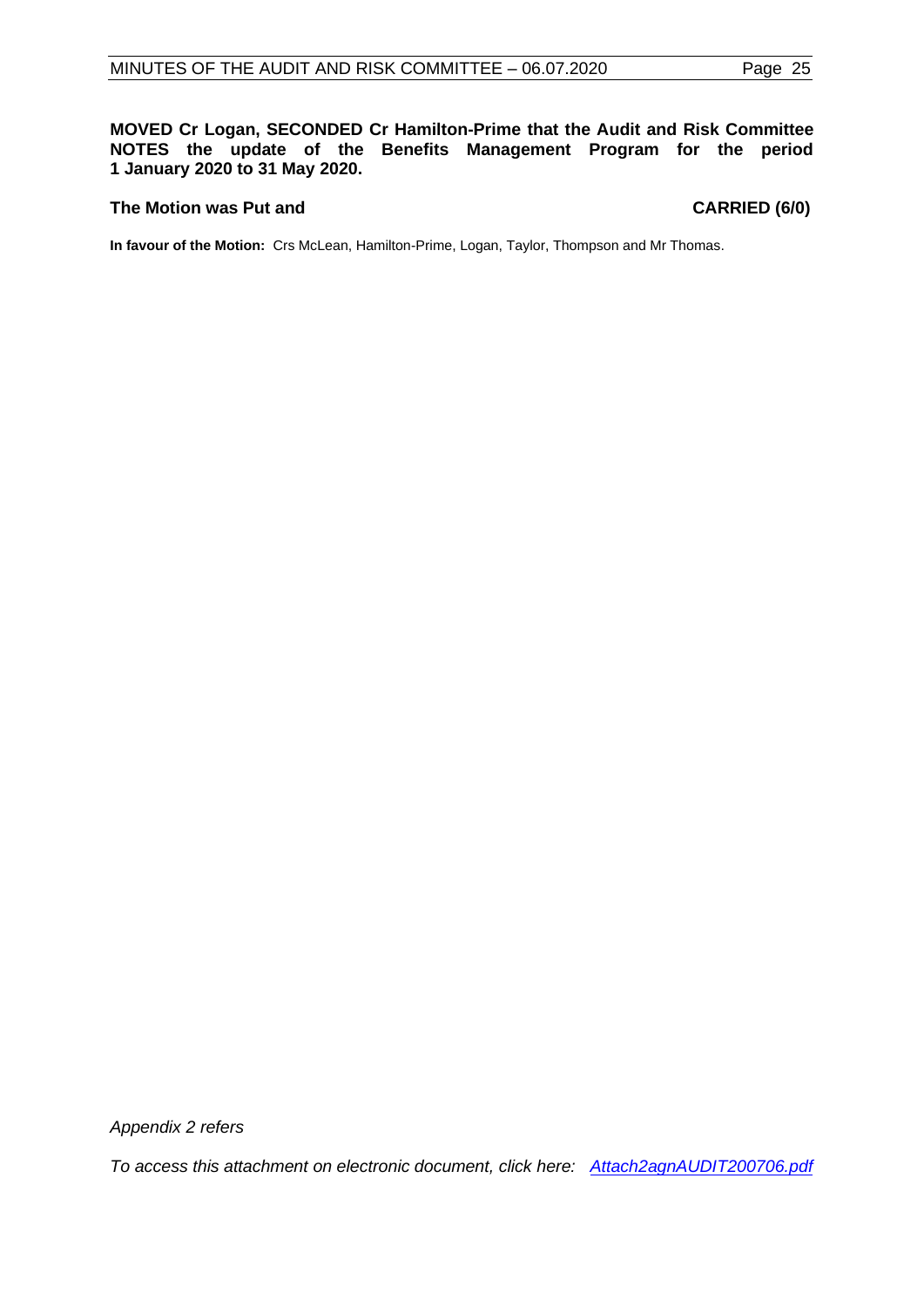| <b>Name/Position</b>      | Mr Garry Hunt, Chief Executive Officer.                       |  |  |  |  |
|---------------------------|---------------------------------------------------------------|--|--|--|--|
| <b>Item No./Subject</b>   | Item 4 - Confidential - Chief Executive Officer's Credit Card |  |  |  |  |
|                           | Expenditure (January to March 2020).                          |  |  |  |  |
| <b>Nature of interest</b> | Interest that may affect impartiality.                        |  |  |  |  |
| <b>Extent of Interest</b> | The Chief Executive Officer is the card holder.               |  |  |  |  |

### **Disclosures of interest affecting impartiality**

# <span id="page-25-0"></span>**ITEM 4 CONFIDENTIAL – CHIEF EXECUTIVE OFFICER'S CREDIT CARD EXPENDITURE (JANUARY TO MARCH 2020)**

| <b>WARD</b>                             | All                                         |                                                                                                                     |  |
|-----------------------------------------|---------------------------------------------|---------------------------------------------------------------------------------------------------------------------|--|
| <b>RESPONSIBLE</b><br><b>A/DIRECTOR</b> | Mr Mat Humfrey<br><b>Corporate Services</b> |                                                                                                                     |  |
| <b>FILE NUMBER</b>                      | 09882                                       |                                                                                                                     |  |
| <b>ATTACHMENT</b>                       | Attachment 1                                | Chief Executive Officer's Credit Card<br>Expenditure - Quarter Ended 31 March<br>2020                               |  |
|                                         | (Please Note:                               | The Report and Attachment is confidential<br>and will appear in the official Minute Book<br>only)                   |  |
| <b>AUTHORITY / DISCRETION</b>           | Council (that is for 'noting').             | Information - includes items provided to Council for<br>information purposes only that do not require a decision of |  |

This report is confidential in accordance with Section 5.23(2)(a) of the *Local Government Act 1995*, which also permits the meeting to be closed to the public for business relating to the following:

• *a matter affecting an employee.*

A full report was provided to Elected Members under separate cover. The report is not for publication.

**MOVED Cr Logan, SECONDED Cr Hamilton-Prime that the Audit and Risk Committee NOTES the report on the corporate credit card usage of the Chief Executive Officer for the quarter ended 31 March 2020.**

## **The Motion was Put and CARRIED (6/0)**

**In favour of the Motion:** Crs McLean, Hamilton-Prime, Logan, Taylor, Thompson and Mr Thomas.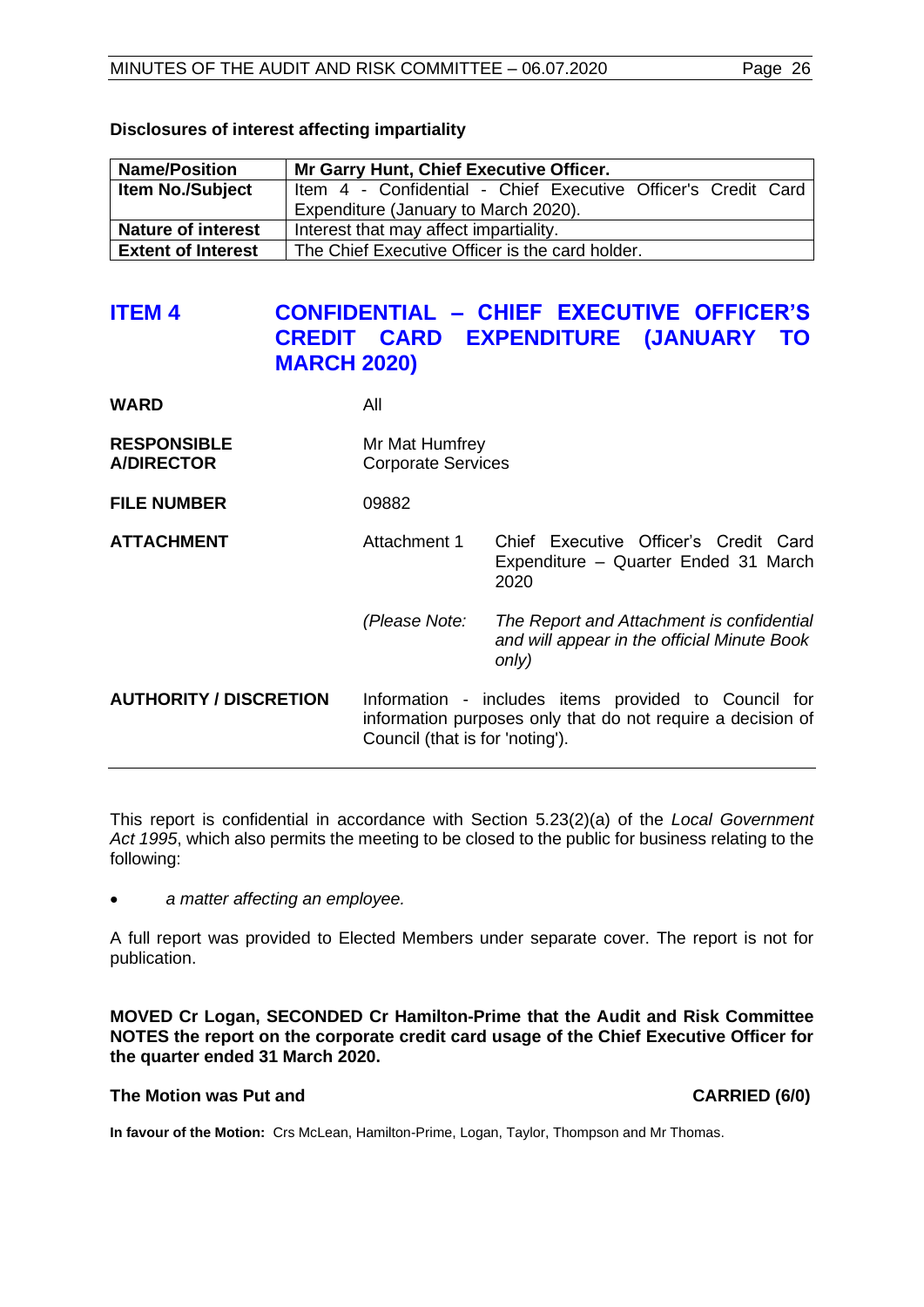# <span id="page-26-0"></span>**ITEM 5 STATUS REPORT – BENEFITS MANAGEMENT PROGRAM**

| <b>WARD</b>                           | All                                                                                                                                              |                        |                 |            |
|---------------------------------------|--------------------------------------------------------------------------------------------------------------------------------------------------|------------------------|-----------------|------------|
| <b>RESPONSIBLE</b><br><b>DIRECTOR</b> | Mr Garry Hunt<br>Office of the CEO                                                                                                               |                        |                 |            |
| <b>FILE NUMBER</b>                    | 103906, 101515                                                                                                                                   |                        |                 |            |
| <b>ATTACHMENT</b>                     | Attachment 1                                                                                                                                     | Forecasted<br>Schedule | <b>Benefits</b> | Management |
| <b>AUTHORITY / DISCRETION</b>         | Information – includes items provided to the Council for<br>information purposes only that do note require a decision<br>(that is for 'noting'). |                        |                 |            |

This item was dealt with earlier in the meeting following Item 3, page [19](#page-18-0) refers.